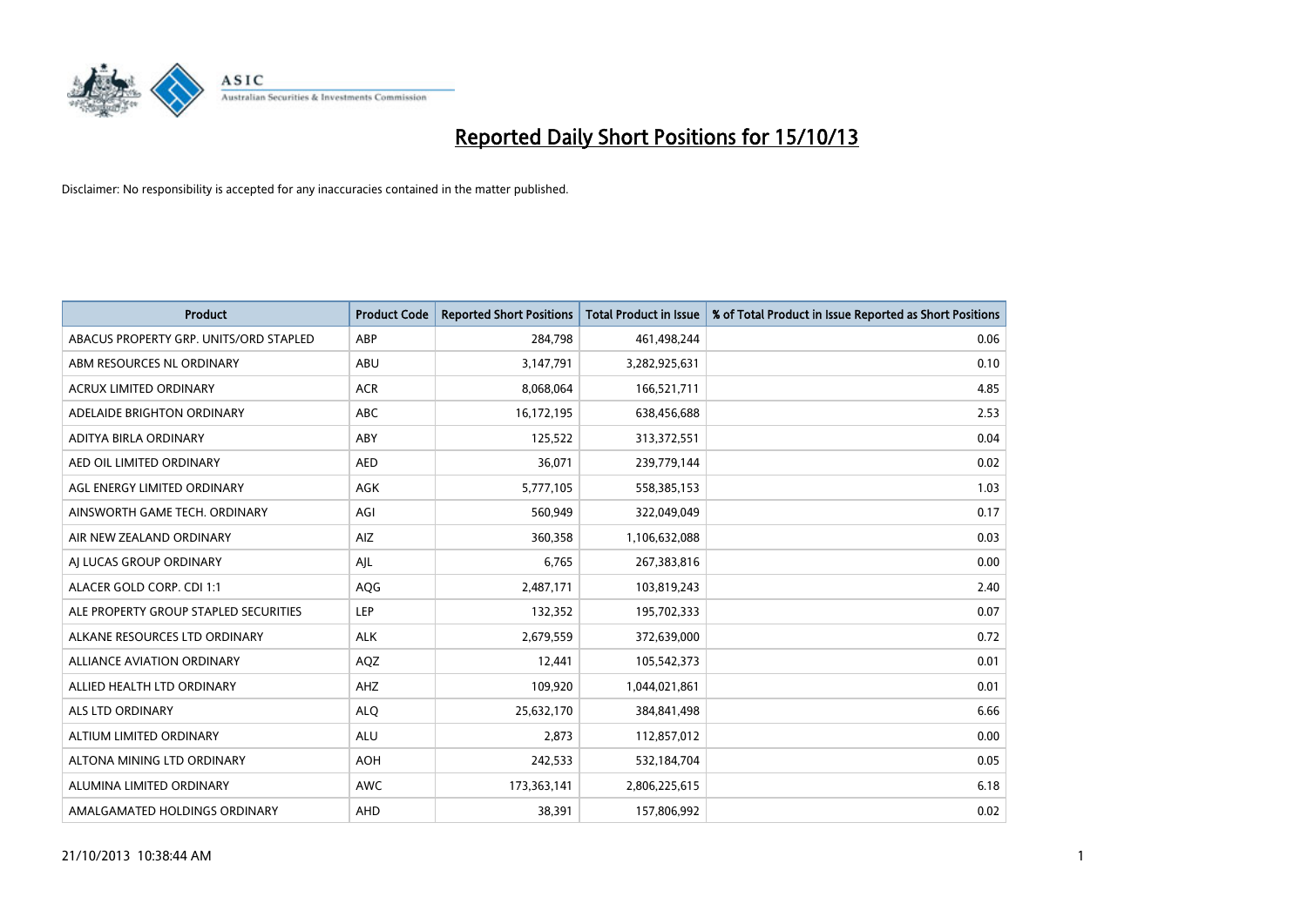

| <b>Product</b>                          | <b>Product Code</b> | <b>Reported Short Positions</b> | <b>Total Product in Issue</b> | % of Total Product in Issue Reported as Short Positions |
|-----------------------------------------|---------------------|---------------------------------|-------------------------------|---------------------------------------------------------|
| AMCOM TELECOMM, ORDINARY                | <b>AMM</b>          | 793,013                         | 244,557,101                   | 0.32                                                    |
| AMCOR LIMITED ORDINARY                  | AMC                 | 3,032,609                       | 1,206,684,923                 | 0.25                                                    |
| AMP LIMITED ORDINARY                    | AMP                 | 22,650,225                      | 2,944,564,649                 | 0.77                                                    |
| AMPELLA MINING ORDINARY                 | AMX                 | 365,381                         | 248,000,493                   | 0.15                                                    |
| ANGLOGOLD ASHANTI CDI 5:1               | AGG                 | $\mathbf{1}$                    | 89,207,765                    | 0.00                                                    |
| ANSELL LIMITED ORDINARY                 | <b>ANN</b>          | 7,972,765                       | 130,648,660                   | 6.10                                                    |
| ANTARES ENERGY LTD ORDINARY             | AZZ                 | 394,043                         | 255,000,000                   | 0.15                                                    |
| ANZ BANKING GRP LTD ORDINARY            | ANZ                 | 5,322,796                       | 2,743,655,310                 | 0.19                                                    |
| APA GROUP STAPLED SECURITIES            | APA                 | 10,243,398                      | 835,750,807                   | 1.23                                                    |
| APN NEWS & MEDIA ORDINARY               | <b>APN</b>          | 15,973,008                      | 661,526,586                   | 2.41                                                    |
| AQUARIUS PLATINUM. ORDINARY             | <b>AQP</b>          | 6,626,086                       | 486,851,336                   | 1.36                                                    |
| AQUILA RESOURCES ORDINARY               | <b>AQA</b>          | 14,669,979                      | 411,804,442                   | 3.56                                                    |
| ARAFURA RESOURCE LTD ORDINARY           | <b>ARU</b>          | 8,367                           | 441,270,644                   | 0.00                                                    |
| ARB CORPORATION ORDINARY                | <b>ARP</b>          | 903,890                         | 72,481,302                    | 1.25                                                    |
| ARDENT LEISURE GROUP STAPLED SECURITIES | AAD                 | 2,735,859                       | 404,994,420                   | 0.68                                                    |
| ARISTOCRAT LEISURE ORDINARY             | ALL                 | 8,107,895                       | 551,418,047                   | 1.47                                                    |
| ARRIUM LTD ORDINARY                     | ARI                 | 30,334,061                      | 1,355,433,903                 | 2.24                                                    |
| ASCIANO LIMITED ORDINARY                | <b>AIO</b>          | 14,087,080                      | 975,385,664                   | 1.44                                                    |
| ASG GROUP LIMITED ORDINARY              | ASZ                 | 1,106,573                       | 206,720,839                   | 0.54                                                    |
| ASPEN GROUP ORD/UNITS STAPLED           | APZ                 | 377,733                         | 1,199,453,768                 | 0.03                                                    |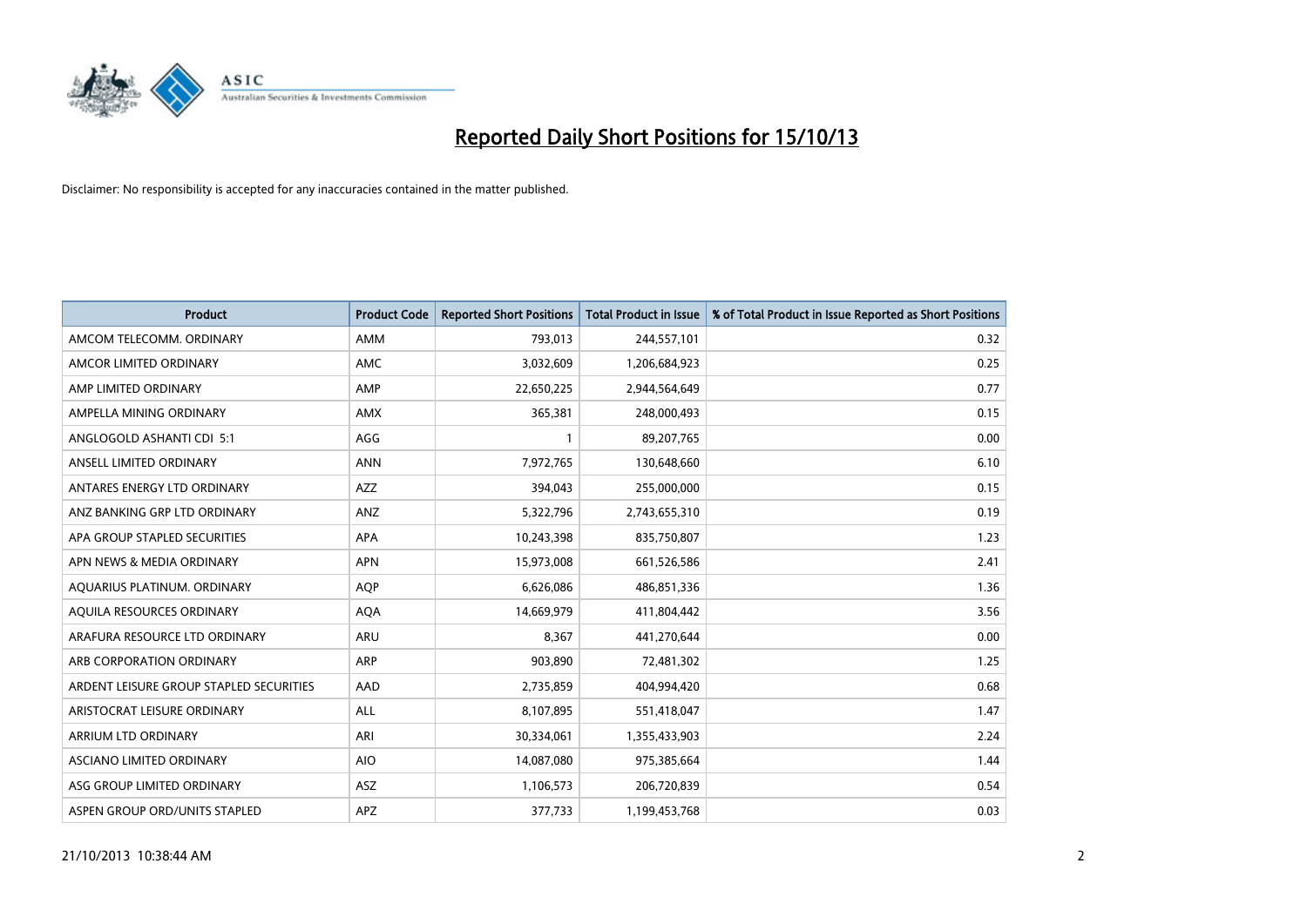

| <b>Product</b>                            | <b>Product Code</b> | <b>Reported Short Positions</b> | <b>Total Product in Issue</b> | % of Total Product in Issue Reported as Short Positions |
|-------------------------------------------|---------------------|---------------------------------|-------------------------------|---------------------------------------------------------|
| ASTRO JAP PROP GROUP STAPLED US PROHIBIT. | AJA                 | 24,223                          | 67,211,752                    | 0.04                                                    |
| ASX LIMITED ORDINARY                      | ASX                 | 2,680,993                       | 193,595,162                   | 1.38                                                    |
| ATLAS IRON LIMITED ORDINARY               | <b>AGO</b>          | 32,996,770                      | 915,496,158                   | 3.60                                                    |
| ATRUM COAL NL ORDINARY                    | <b>ATU</b>          | 24,686                          | 62,806,250                    | 0.04                                                    |
| AUCKLAND INTERNATION ORDINARY             | AIA                 | 59,861                          | 1,322,564,489                 | 0.00                                                    |
| AURIZON HOLDINGS LTD ORDINARY             | AZJ                 | 2,753,592                       | 2,137,284,503                 | 0.13                                                    |
| AURORA OIL & GAS ORDINARY                 | <b>AUT</b>          | 8,131,034                       | 448,785,778                   | 1.81                                                    |
| AUSDRILL LIMITED ORDINARY                 | ASL                 | 14,765,545                      | 312,277,224                   | 4.73                                                    |
| AUSENCO LIMITED ORDINARY                  | AAX                 | 1,189,200                       | 123,527,574                   | 0.96                                                    |
| <b>AUSTAL LIMITED ORDINARY</b>            | ASB                 | 711,963                         | 346,007,639                   | 0.21                                                    |
| AUSTBROKERS HOLDINGS ORDINARY             | <b>AUB</b>          | 670,525                         | 58,271,735                    | 1.15                                                    |
| AUSTIN ENGINEERING ORDINARY               | <b>ANG</b>          | 348,774                         | 73,164,403                    | 0.48                                                    |
| AUSTRALAND PROPERTY STAPLED SECURITY      | <b>ALZ</b>          | 1,842,990                       | 578,324,670                   | 0.32                                                    |
| AUSTRALIAN AGRICULT, ORDINARY             | AAC                 | 5,034,131                       | 413,909,874                   | 1.22                                                    |
| AUSTRALIAN INFR LTD ORDINARY              | <b>AIX</b>          | 3,323,597                       | 620,733,944                   | 0.54                                                    |
| AUSTRALIAN PHARM. ORDINARY                | API                 | 675,368                         | 488,115,883                   | 0.14                                                    |
| AUTOMOTIVE HOLDINGS ORDINARY              | AHE                 | 200,378                         | 260,579,682                   | 0.08                                                    |
| AVANCO RESOURCES LTD ORDINARY             | AVB                 | 41,148                          | 1,113,993,968                 | 0.00                                                    |
| AVIENNINGS LIMITED ORDINARY               | <b>AVI</b>          | 69,999                          | 384,423,851                   | 0.02                                                    |
| AWE LIMITED ORDINARY                      | AWE                 | 964,489                         | 522,116,985                   | 0.18                                                    |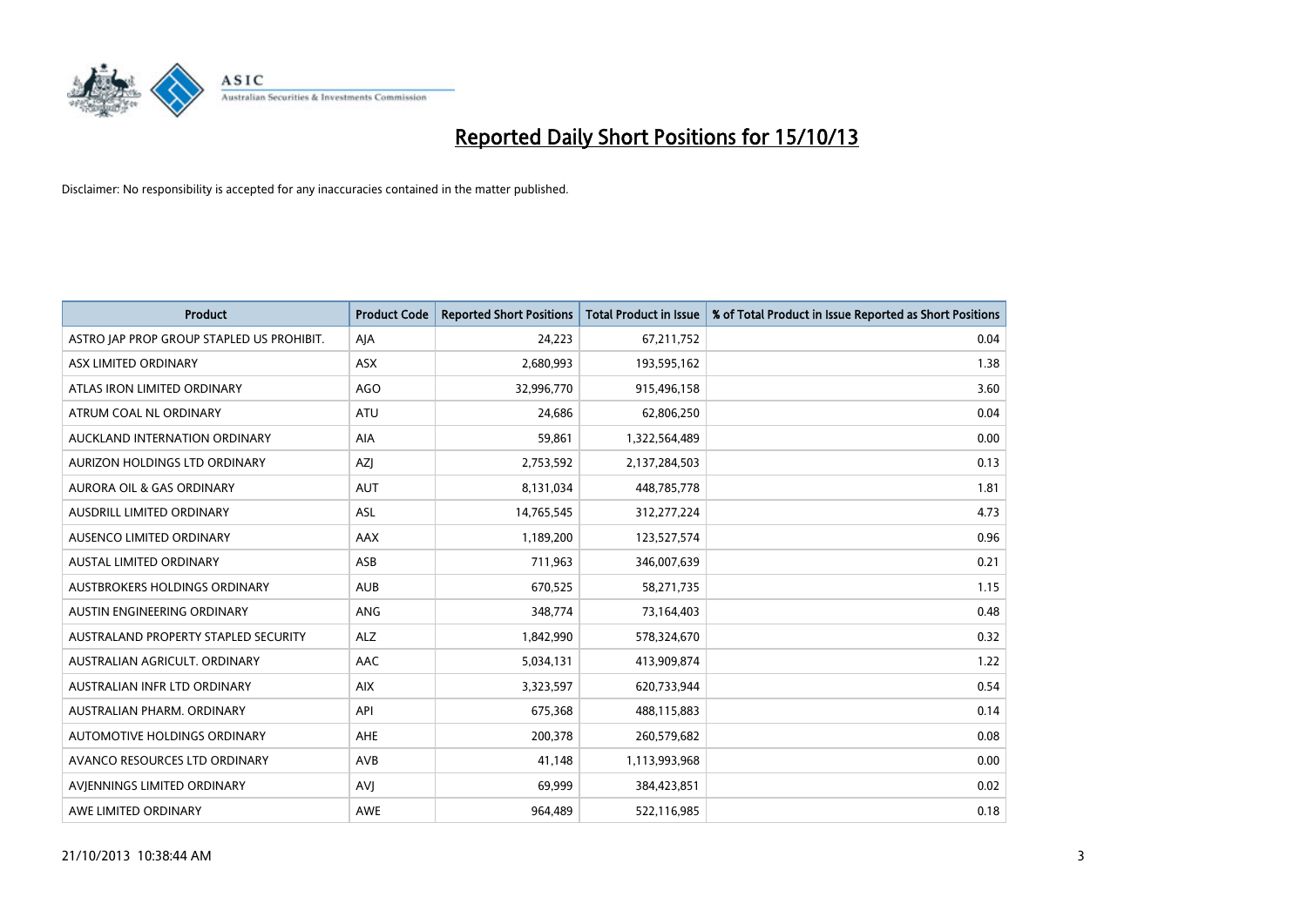

| <b>Product</b>                         | <b>Product Code</b> | <b>Reported Short Positions</b> | <b>Total Product in Issue</b> | % of Total Product in Issue Reported as Short Positions |
|----------------------------------------|---------------------|---------------------------------|-------------------------------|---------------------------------------------------------|
| <b>BANDANNA ENERGY ORDINARY</b>        | <b>BND</b>          | 18,957,922                      | 528,481,199                   | 3.59                                                    |
| BANK OF QUEENSLAND. ORDINARY           | <b>BOO</b>          | 2,732,901                       | 319,809,993                   | 0.85                                                    |
| <b>BASE RES LIMITED ORDINARY</b>       | <b>BSE</b>          | 5,119,807                       | 561,840,029                   | 0.91                                                    |
| BATHURST RES NZ LTD ORDINARY           | <b>BRL</b>          | 16,328,444                      | 817,135,097                   | 2.00                                                    |
| BC IRON LIMITED ORDINARY               | <b>BCI</b>          | 28,844                          | 123,628,630                   | 0.02                                                    |
| BEACH ENERGY LIMITED ORDINARY          | <b>BPT</b>          | 20,962,927                      | 1,277,533,962                 | 1.64                                                    |
| BEADELL RESOURCE LTD ORDINARY          | <b>BDR</b>          | 43,674,805                      | 790,527,280                   | 5.52                                                    |
| <b>BEGA CHEESE LTD ORDINARY</b>        | <b>BGA</b>          | 214,146                         | 151,866,050                   | 0.14                                                    |
| BENDIGO AND ADELAIDE ORDINARY          | <b>BEN</b>          | 12,605,136                      | 409,943,305                   | 3.07                                                    |
| BERKELEY RESOURCES ORDINARY            | <b>BKY</b>          | 698,551                         | 179,393,323                   | 0.39                                                    |
| <b>BHP BILLITON LIMITED ORDINARY</b>   | <b>BHP</b>          | 8,079,482                       | 3,211,691,105                 | 0.25                                                    |
| <b>BILLABONG ORDINARY</b>              | <b>BBG</b>          | 18,392,031                      | 478,944,292                   | 3.84                                                    |
| <b>BIONOMICS LIMITED ORDINARY</b>      | <b>BNO</b>          | 76,557                          | 412,041,924                   | 0.02                                                    |
| <b>BLACKHAM RESOURCES ORDINARY</b>     | <b>BLK</b>          | 123,430                         | 89,163,789                    | 0.14                                                    |
| <b>BLACKMORES LIMITED ORDINARY</b>     | <b>BKL</b>          | 6,078                           | 16,973,764                    | 0.04                                                    |
| BLACKTHORN RESOURCES ORD US PROHIBITED | <b>BTR</b>          | 525,801                         | 164,285,950                   | 0.32                                                    |
| <b>BLUESCOPE STEEL LTD ORDINARY</b>    | <b>BSL</b>          | 6,272,547                       | 558,733,728                   | 1.12                                                    |
| BOART LONGYEAR ORDINARY                | <b>BLY</b>          | 43,022,770                      | 461,163,412                   | 9.33                                                    |
| <b>BOOM LOGISTICS ORDINARY</b>         | <b>BOL</b>          | 99,999                          | 470,598,576                   | 0.02                                                    |
| BORAL LIMITED, ORDINARY                | <b>BLD</b>          | 50,550,181                      | 778,739,826                   | 6.49                                                    |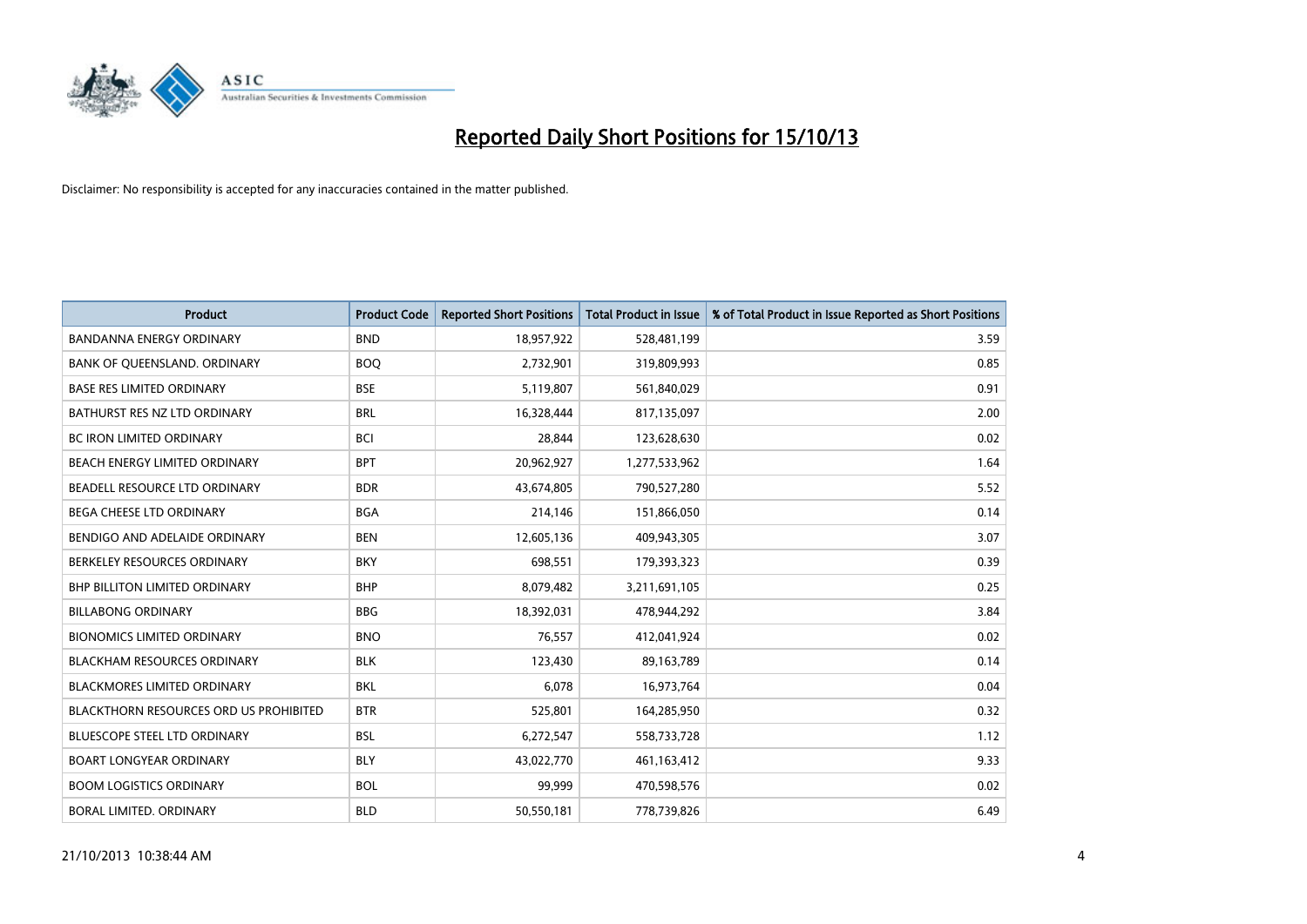

| <b>Product</b>                          | <b>Product Code</b> | <b>Reported Short Positions</b> | <b>Total Product in Issue</b> | % of Total Product in Issue Reported as Short Positions |
|-----------------------------------------|---------------------|---------------------------------|-------------------------------|---------------------------------------------------------|
| <b>BRADKEN LIMITED ORDINARY</b>         | <b>BKN</b>          | 14,424,086                      | 169,240,662                   | 8.52                                                    |
| <b>BRAMBLES LIMITED ORDINARY</b>        | <b>BXB</b>          | 1,969,659                       | 1,558,772,369                 | 0.13                                                    |
| <b>BREVILLE GROUP LTD ORDINARY</b>      | <b>BRG</b>          | 3,084,795                       | 130,095,322                   | 2.37                                                    |
| BRICKWORKS LIMITED ORDINARY             | <b>BKW</b>          | 85,982                          | 148,038,996                   | 0.06                                                    |
| BT INVESTMENT MNGMNT ORDINARY           | <b>BTT</b>          | 51,280                          | 278,100,237                   | 0.02                                                    |
| <b>BURU ENERGY ORDINARY</b>             | <b>BRU</b>          | 12,708,356                      | 298,365,707                   | 4.26                                                    |
| <b>BWP TRUST ORDINARY UNITS</b>         | <b>BWP</b>          | 3,968,736                       | 627,165,919                   | 0.63                                                    |
| CABCHARGE AUSTRALIA ORDINARY            | CAB                 | 13,860,940                      | 120,430,683                   | 11.51                                                   |
| CALTEX AUSTRALIA ORDINARY               | <b>CTX</b>          | 1,587,309                       | 270,000,000                   | 0.59                                                    |
| CAPE LAMBERT RES LTD ORDINARY           | <b>CFE</b>          | 19,764                          | 676,191,942                   | 0.00                                                    |
| CAPITOL HEALTH ORDINARY                 | CAJ                 | 129,009                         | 430,432,121                   | 0.03                                                    |
| <b>CARBON ENERGY ORDINARY</b>           | <b>CNX</b>          | 6,799                           | 975,168,303                   | 0.00                                                    |
| <b>CARDNO LIMITED ORDINARY</b>          | CDD                 | 9,065,235                       | 144,144,907                   | 6.29                                                    |
| CARNARVON PETROLEUM ORDINARY            | <b>CVN</b>          | 39,246                          | 934,109,501                   | 0.00                                                    |
| CARSALES.COM LTD ORDINARY               | <b>CRZ</b>          | 940,460                         | 237,513,965                   | 0.40                                                    |
| <b>CASH CONVERTERS ORDINARY</b>         | CCV                 | 5,254,484                       | 425,619,099                   | 1.23                                                    |
| CEDAR WOODS PROP. ORDINARY              | <b>CWP</b>          | 213,473                         | 73,359,551                    | 0.29                                                    |
| CENTRAL PETROLEUM DEFERRED SETTLEMENT   | <b>CTPDA</b>        | 222,321                         | 309,215,769                   | 0.07                                                    |
| <b>CERAMIC FUEL CELLS ORDINARY</b>      | <b>CFU</b>          | 390                             | 1,591,941,620                 | 0.00                                                    |
| CFS RETAIL TRUST GRP STAPLED SECURITIES | <b>CFX</b>          | 50,638,834                      | 2,858,286,690                 | 1.77                                                    |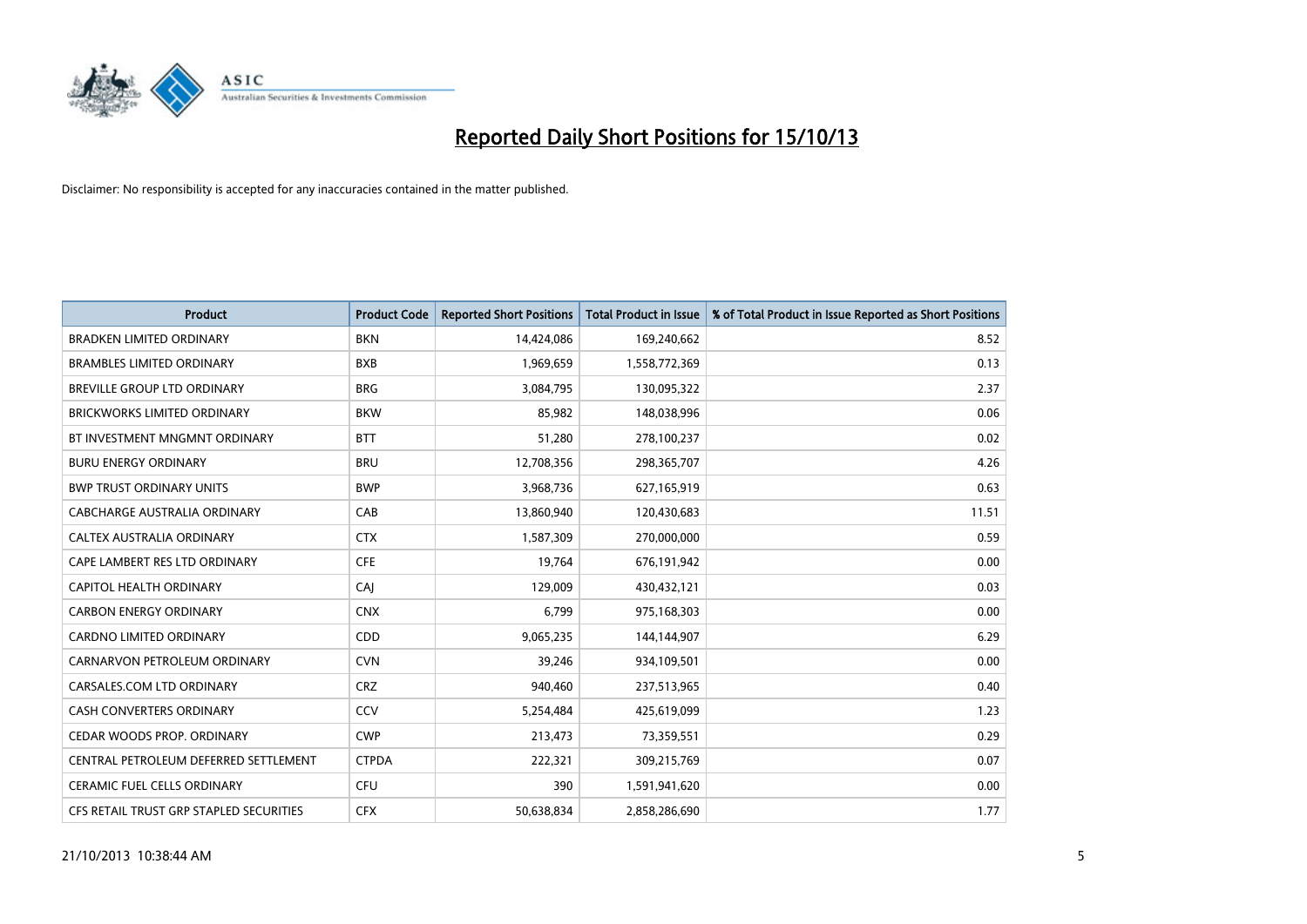

| <b>Product</b>                          | <b>Product Code</b> | <b>Reported Short Positions</b> | <b>Total Product in Issue</b> | % of Total Product in Issue Reported as Short Positions |
|-----------------------------------------|---------------------|---------------------------------|-------------------------------|---------------------------------------------------------|
| CHALLENGER DIV.PRO. STAPLED UNITS       | <b>CDI</b>          | 79,725                          | 214,101,013                   | 0.04                                                    |
| CHALLENGER LIMITED ORDINARY             | <b>CGF</b>          | 1,899,569                       | 530,862,585                   | 0.36                                                    |
| CHARTER HALL GROUP STAPLED US PROHIBIT. | <b>CHC</b>          | 164,287                         | 309,068,171                   | 0.05                                                    |
| <b>CHARTER HALL RETAIL UNITS</b>        | <b>CQR</b>          | 9,181,854                       | 341,843,880                   | 2.69                                                    |
| <b>CHORUS LIMITED ORDINARY</b>          | <b>CNU</b>          | 46,783                          | 396,369,767                   | 0.01                                                    |
| CITIGOLD CORP LTD ORDINARY              | <b>CTO</b>          | 153,427                         | 1,352,907,765                 | 0.01                                                    |
| <b>CLOUGH LIMITED ORDINARY</b>          | <b>CLO</b>          | 560,000                         | 777,203,039                   | 0.07                                                    |
| COAL OF AFRICA LTD ORDINARY             | <b>CZA</b>          | 426                             | 1,048,368,613                 | 0.00                                                    |
| <b>COALSPUR MINES LTD ORDINARY</b>      | <b>CPL</b>          | 10,068,929                      | 641,394,435                   | 1.57                                                    |
| COCA-COLA AMATIL ORDINARY               | <b>CCL</b>          | 19,798,115                      | 763,590,249                   | 2.59                                                    |
| COCHLEAR LIMITED ORDINARY               | <b>COH</b>          | 8,632,287                       | 57,040,932                    | 15.13                                                   |
| <b>COCKATOO COAL ORDINARY</b>           | <b>COK</b>          | 7,915,585                       | 886,294,158                   | 0.89                                                    |
| <b>CODAN LIMITED ORDINARY</b>           | <b>CDA</b>          | 1,227,906                       | 176,926,104                   | 0.69                                                    |
| <b>COFFEY INTERNATIONAL ORDINARY</b>    | <b>COF</b>          | 4,836                           | 255,833,165                   | 0.00                                                    |
| <b>COLLECTION HOUSE ORDINARY</b>        | <b>CLH</b>          | 1,287,595                       | 128,150,198                   | 1.00                                                    |
| COMMONWEALTH BANK, ORDINARY             | <b>CBA</b>          | 5,842,644                       | 1,611,928,836                 | 0.36                                                    |
| COMMONWEALTH PROP ORDINARY UNITS        | <b>CPA</b>          | 15,872,323                      | 2,347,003,413                 | 0.68                                                    |
| <b>COMPASS RESOURCES ORDINARY</b>       | <b>CMR</b>          | 7,472                           | 1,403,744,100                 | 0.00                                                    |
| <b>COMPUTERSHARE LTD ORDINARY</b>       | <b>CPU</b>          | 12,260,483                      | 556,203,079                   | 2.20                                                    |
| CORP TRAVEL LIMITED ORDINARY            | <b>CTD</b>          | 254,327                         | 78,246,245                    | 0.33                                                    |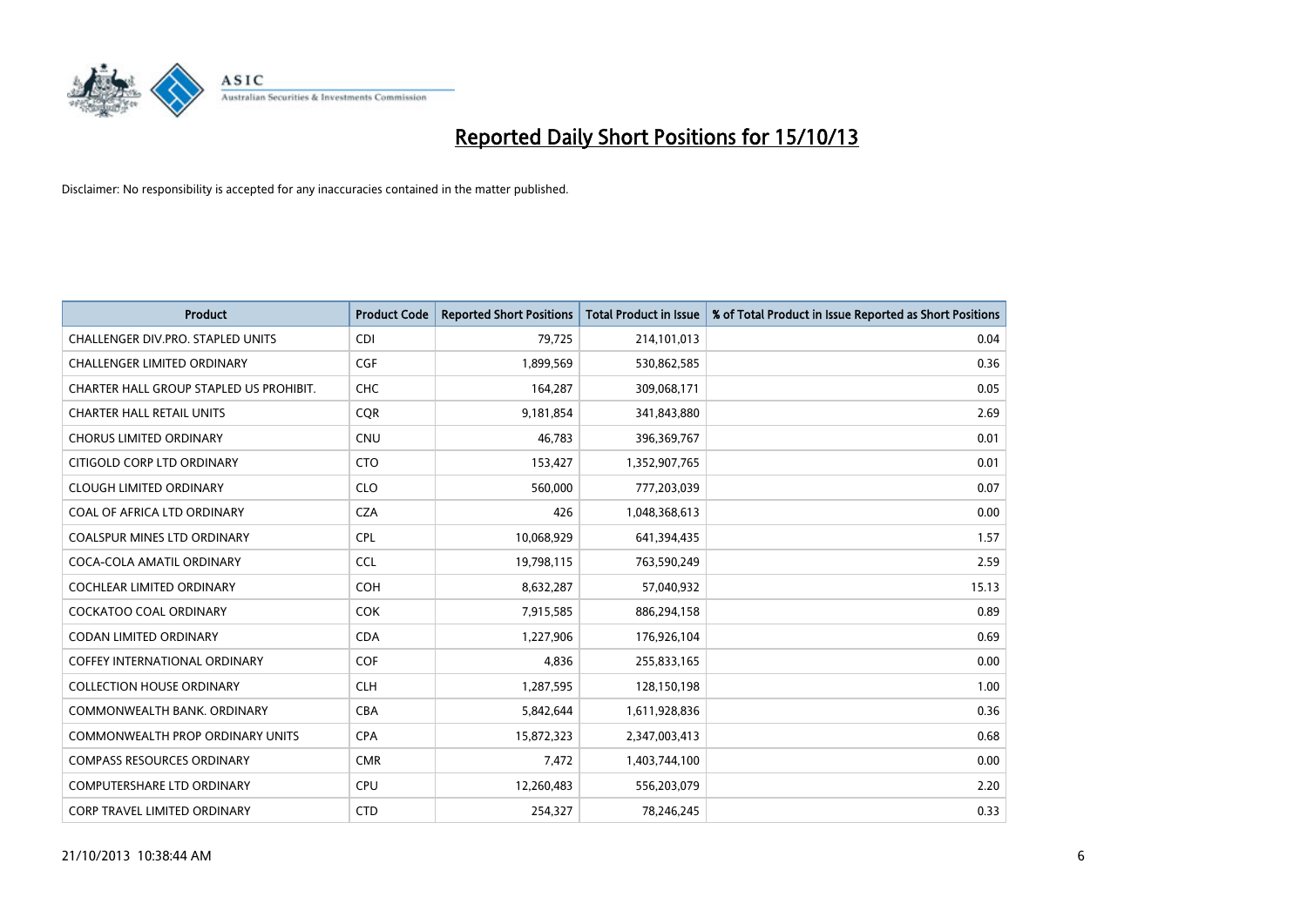

| <b>Product</b>                       | <b>Product Code</b> | <b>Reported Short Positions</b> | <b>Total Product in Issue</b> | % of Total Product in Issue Reported as Short Positions |
|--------------------------------------|---------------------|---------------------------------|-------------------------------|---------------------------------------------------------|
| <b>CREDIT CORP GROUP ORDINARY</b>    | <b>CCP</b>          | 47,560                          | 46,131,882                    | 0.10                                                    |
| CROMWELL PROP STAPLED SECURITIES     | <b>CMW</b>          | 12,230,820                      | 1,719,157,262                 | 0.71                                                    |
| <b>CROWE HORWATH AUS ORDINARY</b>    | <b>CRH</b>          | 788,399                         | 269,665,096                   | 0.29                                                    |
| <b>CROWN LIMITED ORDINARY</b>        | <b>CWN</b>          | 2,827,960                       | 728,394,185                   | 0.39                                                    |
| <b>CSG LIMITED ORDINARY</b>          | CSV                 | 266,333                         | 278,973,075                   | 0.10                                                    |
| <b>CSL LIMITED ORDINARY</b>          | <b>CSL</b>          | 398,178                         | 486,908,913                   | 0.08                                                    |
| <b>CSR LIMITED ORDINARY</b>          | <b>CSR</b>          | 33,585,626                      | 506,000,315                   | 6.64                                                    |
| <b>CUDECO LIMITED ORDINARY</b>       | CDU                 | 7,775,181                       | 205,017,174                   | 3.79                                                    |
| DART ENERGY LTD ORDINARY             | <b>DTE</b>          | 6,405,557                       | 1,108,251,519                 | 0.58                                                    |
| DATA#3 LIMITED ORDINARY              | <b>DTL</b>          | 40,750                          | 153,974,950                   | 0.03                                                    |
| DAVID JONES LIMITED ORDINARY         | <b>DJS</b>          | 62,648,740                      | 535,002,401                   | 11.71                                                   |
| <b>DECMIL GROUP LIMITED ORDINARY</b> | <b>DCG</b>          | 3,313,813                       | 168,657,794                   | 1.96                                                    |
| DEEP YELLOW LIMITED ORDINARY         | <b>DYL</b>          | 840                             | 1,562,794,247                 | 0.00                                                    |
| DEXUS PROPERTY GROUP STAPLED UNITS   | <b>DXS</b>          | 23,383,024                      | 4,628,228,426                 | 0.51                                                    |
| DISCOVERY METALS LTD ORDINARY        | <b>DML</b>          | 3,873,950                       | 560,034,418                   | 0.69                                                    |
| DOMINO PIZZA ENTERPR ORDINARY        | <b>DMP</b>          | 378,031                         | 85,855,713                    | 0.44                                                    |
| DONACO INTERNATIONAL ORDINARY        | <b>DNA</b>          | 335,980                         | 371,731,146                   | 0.09                                                    |
| DOWNER EDI LIMITED ORDINARY          | <b>DOW</b>          | 11,439,196                      | 434,734,970                   | 2.63                                                    |
| DRILLSEARCH ENERGY ORDINARY          | <b>DLS</b>          | 13,994,642                      | 429,665,895                   | 3.26                                                    |
| DUET GROUP STAPLED US PROHIBIT.      | <b>DUE</b>          | 15,845,407                      | 1,237,195,531                 | 1.28                                                    |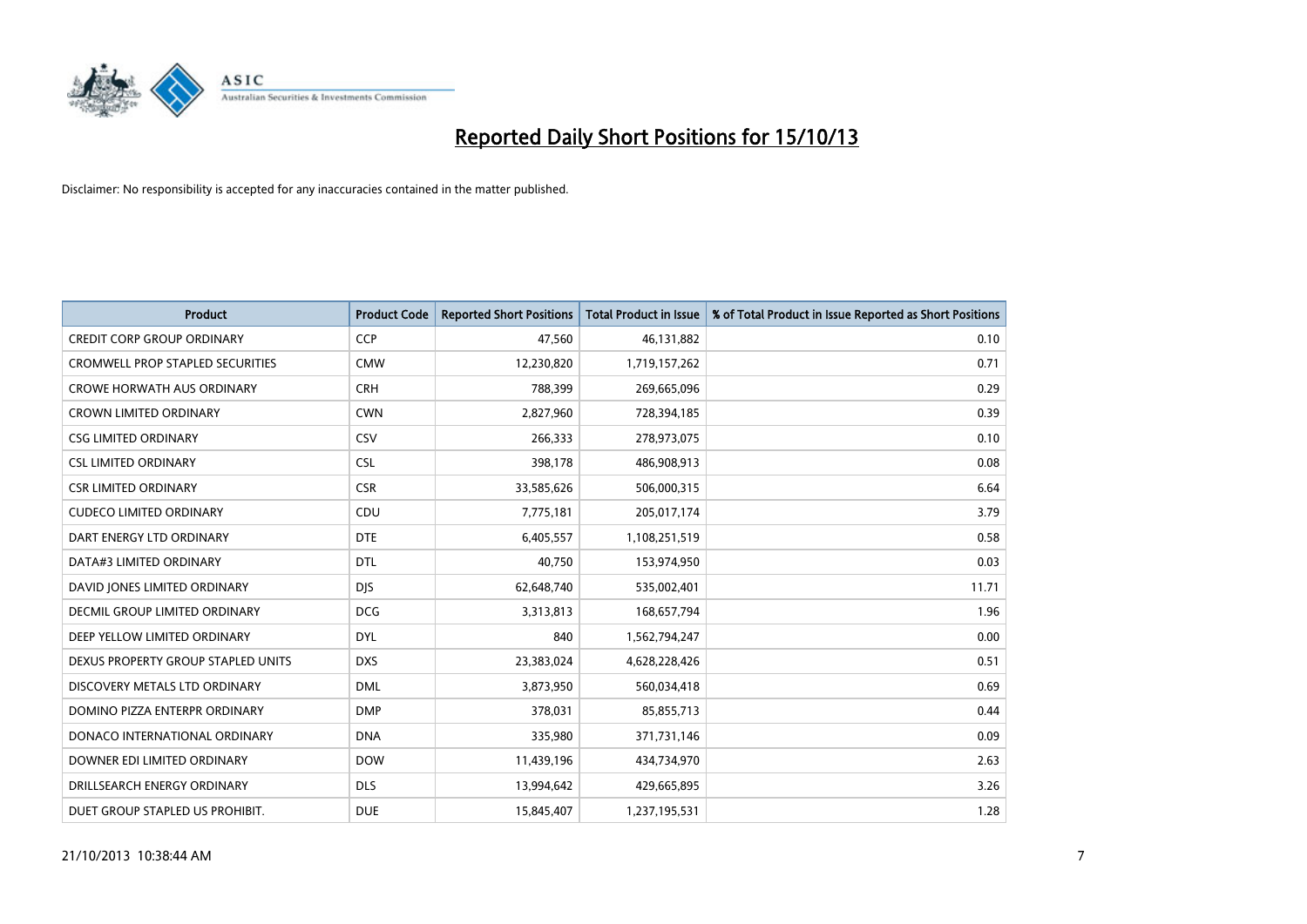

| <b>Product</b>                         | <b>Product Code</b> | <b>Reported Short Positions</b> | <b>Total Product in Issue</b> | % of Total Product in Issue Reported as Short Positions |
|----------------------------------------|---------------------|---------------------------------|-------------------------------|---------------------------------------------------------|
| DULUXGROUP LIMITED ORDINARY            | <b>DLX</b>          | 1,750,220                       | 377,019,430                   | 0.46                                                    |
| DWS LTD ORDINARY                       | <b>DWS</b>          | 412,597                         | 132,362,763                   | 0.31                                                    |
| ECHO ENTERTAINMENT ORDINARY            | <b>EGP</b>          | 6,718,927                       | 825,672,730                   | 0.81                                                    |
| ELDERS LIMITED ORDINARY                | <b>ELD</b>          | 19,497,945                      | 455,013,329                   | 4.29                                                    |
| ELEMENTAL MINERALS ORDINARY            | <b>ELM</b>          | 2,958                           | 303,263,391                   | 0.00                                                    |
| ELEMENTOS LIMITED ORDINARY             | <b>ELT</b>          | 16                              | 188,638,746                   | 0.00                                                    |
| <b>EMECO HOLDINGS ORDINARY</b>         | <b>EHL</b>          | 12,185,955                      | 599,675,707                   | 2.03                                                    |
| <b>ENDEAVOUR MIN CORP CDI 1:1</b>      | <b>EVR</b>          | 400,571                         | 93,408,541                    | 0.43                                                    |
| <b>ENERGY RESOURCES ORDINARY 'A'</b>   | <b>ERA</b>          | 9,426,292                       | 517,725,062                   | 1.82                                                    |
| <b>ENERGY WORLD CORPOR, ORDINARY</b>   | <b>EWC</b>          | 30,517,050                      | 1,734,166,672                 | 1.76                                                    |
| ENVESTRA LIMITED ORDINARY              | <b>ENV</b>          | 3,922,748                       | 1,796,808,474                 | 0.22                                                    |
| EQUATORIAL RES LTD ORDINARY            | EQX                 | 8                               | 121,885,353                   | 0.00                                                    |
| ERM POWER LIMITED ORDINARY             | <b>EPW</b>          | 87,871                          | 208,116,807                   | 0.04                                                    |
| ESERVGLOBAL LIMITED ORDINARY           | ESV                 | 7,726,177                       | 249,045,997                   | 3.10                                                    |
| EVOLUTION MINING LTD ORDINARY          | <b>EVN</b>          | 20,208,878                      | 708,652,367                   | 2.85                                                    |
| FAIRFAX MEDIA LTD ORDINARY             | <b>FXI</b>          | 255,023,909                     | 2,351,955,725                 | 10.84                                                   |
| FAR LTD ORDINARY                       | <b>FAR</b>          | 24,285,654                      | 2,499,846,742                 | 0.97                                                    |
| FEDERATION CNTRES ORD/UNIT STAPLED SEC | <b>FDC</b>          | 4,048,721                       | 1,427,641,565                 | 0.28                                                    |
| FINBAR GROUP LIMITED ORDINARY          | <b>FRI</b>          | 16,537                          | 220,847,184                   | 0.01                                                    |
| FISHER & PAYKEL H. ORDINARY            | <b>FPH</b>          | 220,001                         | 546,837,209                   | 0.04                                                    |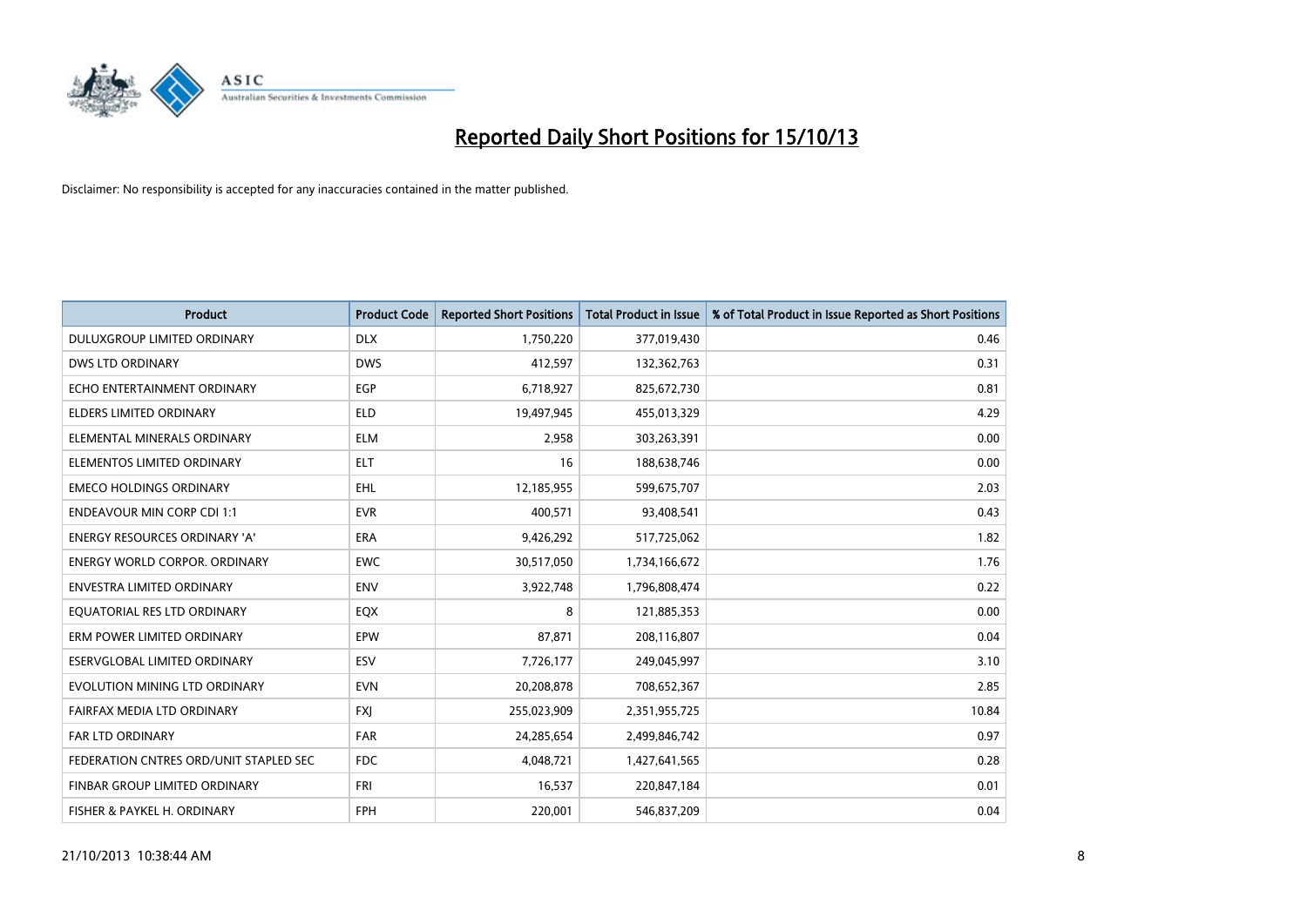

| <b>Product</b>                        | <b>Product Code</b> | <b>Reported Short Positions</b> | <b>Total Product in Issue</b> | % of Total Product in Issue Reported as Short Positions |
|---------------------------------------|---------------------|---------------------------------|-------------------------------|---------------------------------------------------------|
| FKP PROPERTY GROUP STAPLED SECURITIES | <b>FKP</b>          | 9,681,483                       | 321,578,705                   | 3.01                                                    |
| FLEETWOOD CORP ORDINARY               | <b>FWD</b>          | 2,722,875                       | 60,522,619                    | 4.50                                                    |
| FLETCHER BUILDING ORDINARY            | <b>FBU</b>          | 3,587,190                       | 686,096,427                   | 0.52                                                    |
| FLEXIGROUP LIMITED ORDINARY           | <b>FXL</b>          | 80,311                          | 303,385,394                   | 0.03                                                    |
| <b>FLIGHT CENTRE ORDINARY</b>         | <b>FLT</b>          | 2,969,784                       | 100,527,011                   | 2.95                                                    |
| FLINDERS MINES LTD ORDINARY           | <b>FMS</b>          | 2,913,441                       | 1,824,843,676                 | 0.16                                                    |
| FOCUS MINERALS LTD ORDINARY           | <b>FML</b>          | 533,226                         | 9,137,375,877                 | 0.01                                                    |
| FONTERRA SHARE FUND ORDINARY UNITS    | <b>FSF</b>          | 34,859                          | 106,151,733                   | 0.03                                                    |
| FORGE GROUP LIMITED ORDINARY          | FGE                 | 1,446,181                       | 86,169,014                    | 1.68                                                    |
| FORTESCUE METALS GRP ORDINARY         | <b>FMG</b>          | 180,853,412                     | 3,113,798,151                 | 5.81                                                    |
| <b>G.U.D. HOLDINGS ORDINARY</b>       | GUD                 | 6,395,242                       | 71,341,319                    | 8.96                                                    |
| <b>G8 EDUCATION LIMITED ORDINARY</b>  | GEM                 | 1,652,092                       | 299,390,260                   | 0.55                                                    |
| <b>GALAXY RESOURCES ORDINARY</b>      | GXY                 | 5,017,240                       | 1,007,458,771                 | 0.50                                                    |
| <b>GENETIC TECHNOLOGIES ORDINARY</b>  | GTG                 | 182,610                         | 565,749,677                   | 0.03                                                    |
| <b>GEODYNAMICS LIMITED ORDINARY</b>   | GDY                 | 850                             | 406,452,608                   | 0.00                                                    |
| GI DYNAMICS, INC CDI US PROHIBITED    | GID                 | 4,790                           | 389,977,755                   | 0.00                                                    |
| <b>GINDALBIE METALS LTD ORDINARY</b>  | GBG                 | 54,316,012                      | 1,493,054,193                 | 3.64                                                    |
| <b>GOODMAN FIELDER, ORDINARY</b>      | <b>GFF</b>          | 31,062,147                      | 1,955,559,207                 | 1.59                                                    |
| <b>GOODMAN GROUP STAPLED</b>          | <b>GMG</b>          | 7,250,638                       | 1,718,742,809                 | 0.42                                                    |
| <b>GPT GROUP STAPLED SEC.</b>         | <b>GPT</b>          | 7,660,253                       | 1,694,888,638                 | 0.45                                                    |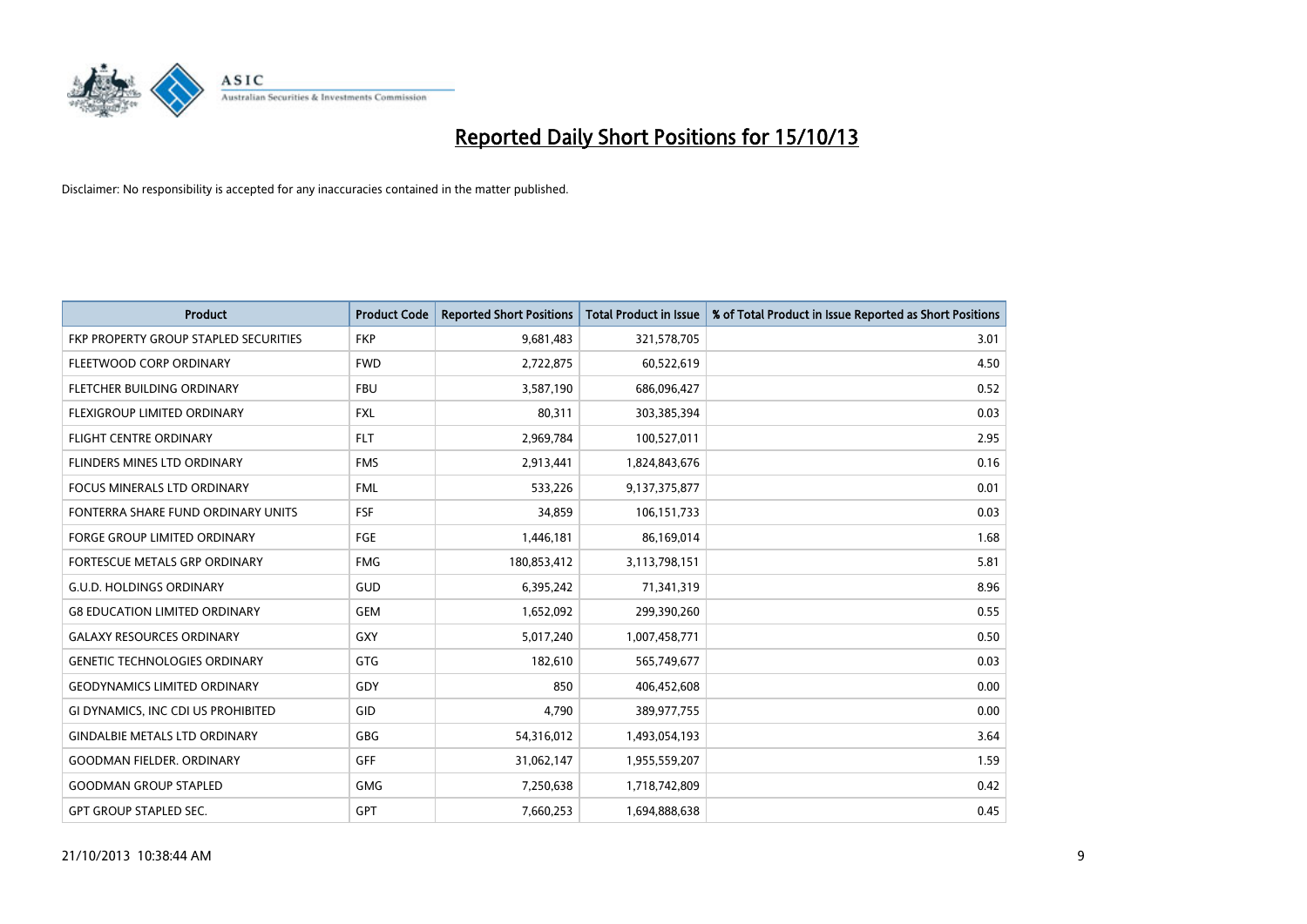

| <b>Product</b>                                   | <b>Product Code</b> | <b>Reported Short Positions</b> | <b>Total Product in Issue</b> | % of Total Product in Issue Reported as Short Positions |
|--------------------------------------------------|---------------------|---------------------------------|-------------------------------|---------------------------------------------------------|
| <b>GRAINCORP LIMITED A CLASS ORDINARY</b>        | <b>GNC</b>          | 381,188                         | 228,855,628                   | 0.17                                                    |
| <b>GRANGE RESOURCES. ORDINARY</b>                | GRR                 | 4,867,483                       | 1,156,492,195                 | 0.42                                                    |
| <b>GREENLAND MIN EN LTD ORDINARY</b>             | GGG                 | 5,542,354                       | 573,617,440                   | 0.97                                                    |
| <b>GROWTHPOINT PROPERTY ORD/UNIT STAPLED SEC</b> | GOZ                 | 110,383                         | 414,410,218                   | 0.03                                                    |
| <b>GRYPHON MINERALS LTD ORDINARY</b>             | GRY                 | 6,951,805                       | 400,691,164                   | 1.73                                                    |
| <b>GUILDFORD COAL LTD ORDINARY</b>               | <b>GUF</b>          | 312,215                         | 635,046,899                   | 0.05                                                    |
| <b>GUIARAT NRE COAL LTD ORDINARY</b>             | <b>GNM</b>          | 137,668                         | 1,376,138,678                 | 0.01                                                    |
| <b>GWA GROUP LTD ORDINARY</b>                    | <b>GWA</b>          | 15,313,035                      | 306,533,770                   | 5.00                                                    |
| <b>HARVEY NORMAN ORDINARY</b>                    | <b>HVN</b>          | 60,125,866                      | 1,062,316,784                 | 5.66                                                    |
| <b>HENDERSON GROUP CDI 1:1</b>                   | <b>HGG</b>          | 1,168,912                       | 737,836,207                   | 0.16                                                    |
| HFA HOLDINGS LIMITED ORDINARY                    | <b>HFA</b>          | 3,863                           | 118,738,157                   | 0.00                                                    |
| <b>HIGHLANDS PACIFIC ORDINARY</b>                | <b>HIG</b>          | 3,153                           | 789,344,774                   | 0.00                                                    |
| HILLGROVE RES LTD ORDINARY                       | <b>HGO</b>          | 5,297,008                       | 1,178,460,221                 | 0.45                                                    |
| HILLS HOLDINGS LTD ORDINARY                      | HIL                 | 31                              | 243,740,241                   | 0.00                                                    |
| HORIZON OIL LIMITED ORDINARY                     | <b>HZN</b>          | 73,623,787                      | 1,301,147,932                 | 5.66                                                    |
| HOT CHILI LTD ORDINARY                           | <b>HCH</b>          | 533                             | 333,854,386                   | 0.00                                                    |
| <b>IINET LIMITED ORDINARY</b>                    | <b>IIN</b>          | 1,512,050                       | 161,238,847                   | 0.94                                                    |
| ILUKA RESOURCES ORDINARY                         | ILU                 | 40,279,715                      | 418,700,517                   | 9.62                                                    |
| <b>IMDEX LIMITED ORDINARY</b>                    | <b>IMD</b>          | 3,733,683                       | 210,473,188                   | 1.77                                                    |
| IMF (AUSTRALIA) LTD ORDINARY                     | <b>IMF</b>          | 2,824,212                       | 141,690,778                   | 1.99                                                    |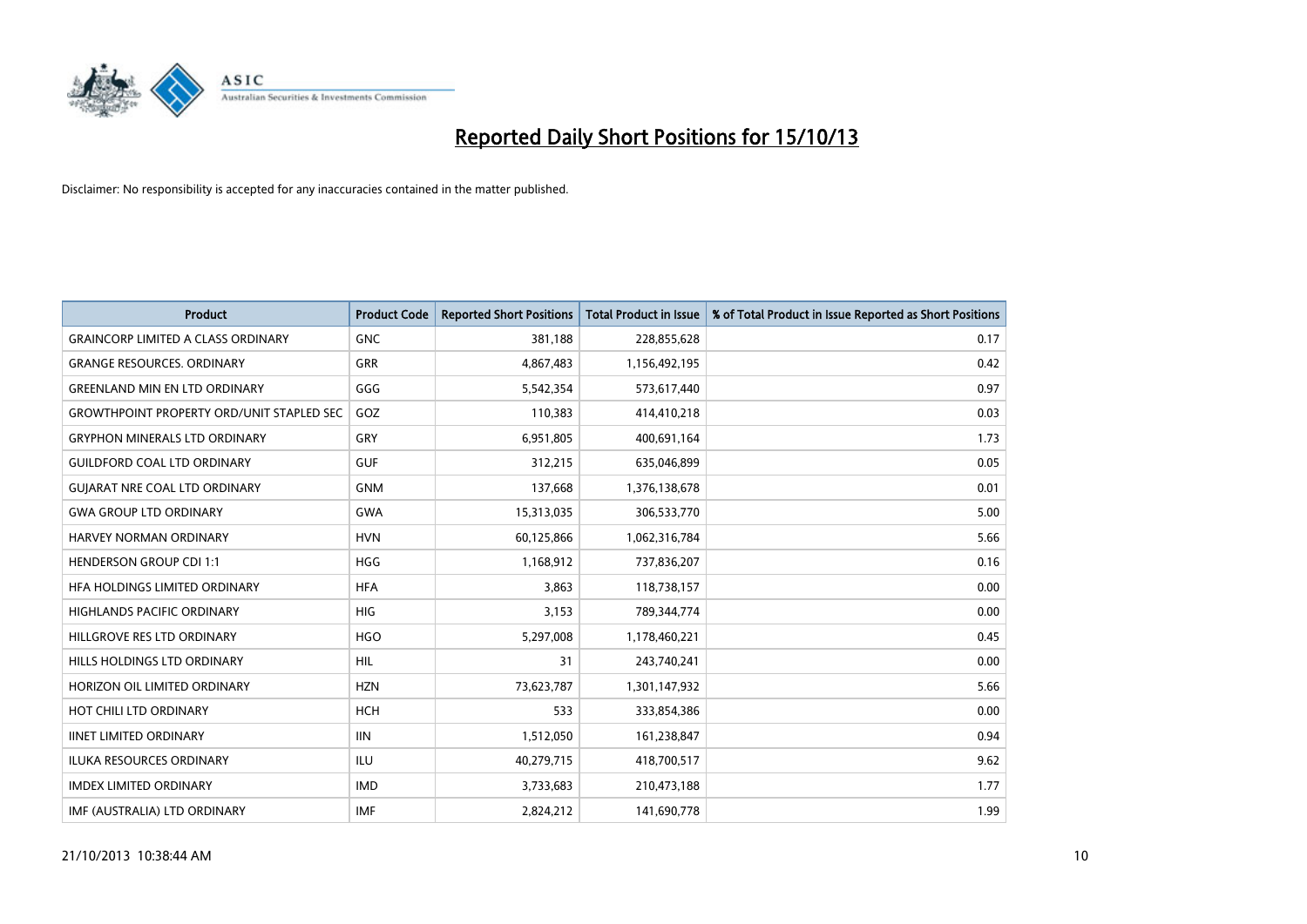

| <b>Product</b>                                | <b>Product Code</b> | <b>Reported Short Positions</b> | <b>Total Product in Issue</b> | % of Total Product in Issue Reported as Short Positions |
|-----------------------------------------------|---------------------|---------------------------------|-------------------------------|---------------------------------------------------------|
| <b>INCITEC PIVOT ORDINARY</b>                 | IPL                 | 28,371,656                      | 1,628,730,107                 | 1.74                                                    |
| INDEPENDENCE GROUP ORDINARY                   | IGO                 | 3,950,009                       | 233,323,905                   | 1.69                                                    |
| <b>INDOPHIL RESOURCES ORDINARY</b>            | <b>IRN</b>          | 340,908                         | 1,203,146,194                 | 0.03                                                    |
| INFIGEN ENERGY STAPLED SECURITIES             | <b>IFN</b>          | 4,188,152                       | 764,993,434                   | 0.55                                                    |
| <b>INFOMEDIA LTD ORDINARY</b>                 | <b>IFM</b>          | 322,548                         | 304,953,155                   | 0.11                                                    |
| INGENIA GROUP STAPLED SECURITIES              | <b>INA</b>          | 1,915,457                       | 507,179,194                   | 0.38                                                    |
| <b>INOVA RESOURCES LTD ORDINARY</b>           | <b>IVA</b>          | 258                             | 729,665,661                   | 0.00                                                    |
| <b>INSURANCE AUSTRALIA ORDINARY</b>           | IAG                 | 6,801,039                       | 2,079,034,021                 | 0.33                                                    |
| <b>INTREPID MINES ORDINARY</b>                | <b>IAU</b>          | 20,311,447                      | 556,194,977                   | 3.65                                                    |
| <b>INVESTA OFFICE FUND STAPLED SECURITIES</b> | <b>IOF</b>          | 758,082                         | 614,047,458                   | 0.12                                                    |
| <b>INVOCARE LIMITED ORDINARY</b>              | IVC                 | 7,364,821                       | 110,030,298                   | 6.69                                                    |
| <b>IOOF HOLDINGS LTD ORDINARY</b>             | IFL                 | 1,818,624                       | 232,118,034                   | 0.78                                                    |
| <b>IPROPERTY GROUP LTD ORDINARY</b>           | <b>IPP</b>          | 71,647                          | 181,398,426                   | 0.04                                                    |
| <b>IRESS LIMITED ORDINARY</b>                 | <b>IRE</b>          | 334,454                         | 158,585,126                   | 0.21                                                    |
| <b>IRON ORE HOLDINGS ORDINARY</b>             | <b>IOH</b>          | 26,197                          | 161,174,005                   | 0.02                                                    |
| <b>ISELECT LTD ORDINARY</b>                   | <b>ISU</b>          | 1,500,818                       | 259,964,894                   | 0.58                                                    |
| JAMES HARDIE INDUST CHESS DEPOSITARY INT      | <b>IHX</b>          | 8,334,618                       | 442,685,722                   | 1.88                                                    |
| <b>JB HI-FI LIMITED ORDINARY</b>              | <b>JBH</b>          | 8,620,771                       | 99,917,963                    | 8.63                                                    |
| <b>JUPITER MINES ORDINARY</b>                 | <b>IMS</b>          | 5,220                           | 2,281,835,383                 | 0.00                                                    |
| <b>KAGARA LTD ORDINARY</b>                    | KZL                 | 3,361,797                       | 798,953,117                   | 0.42                                                    |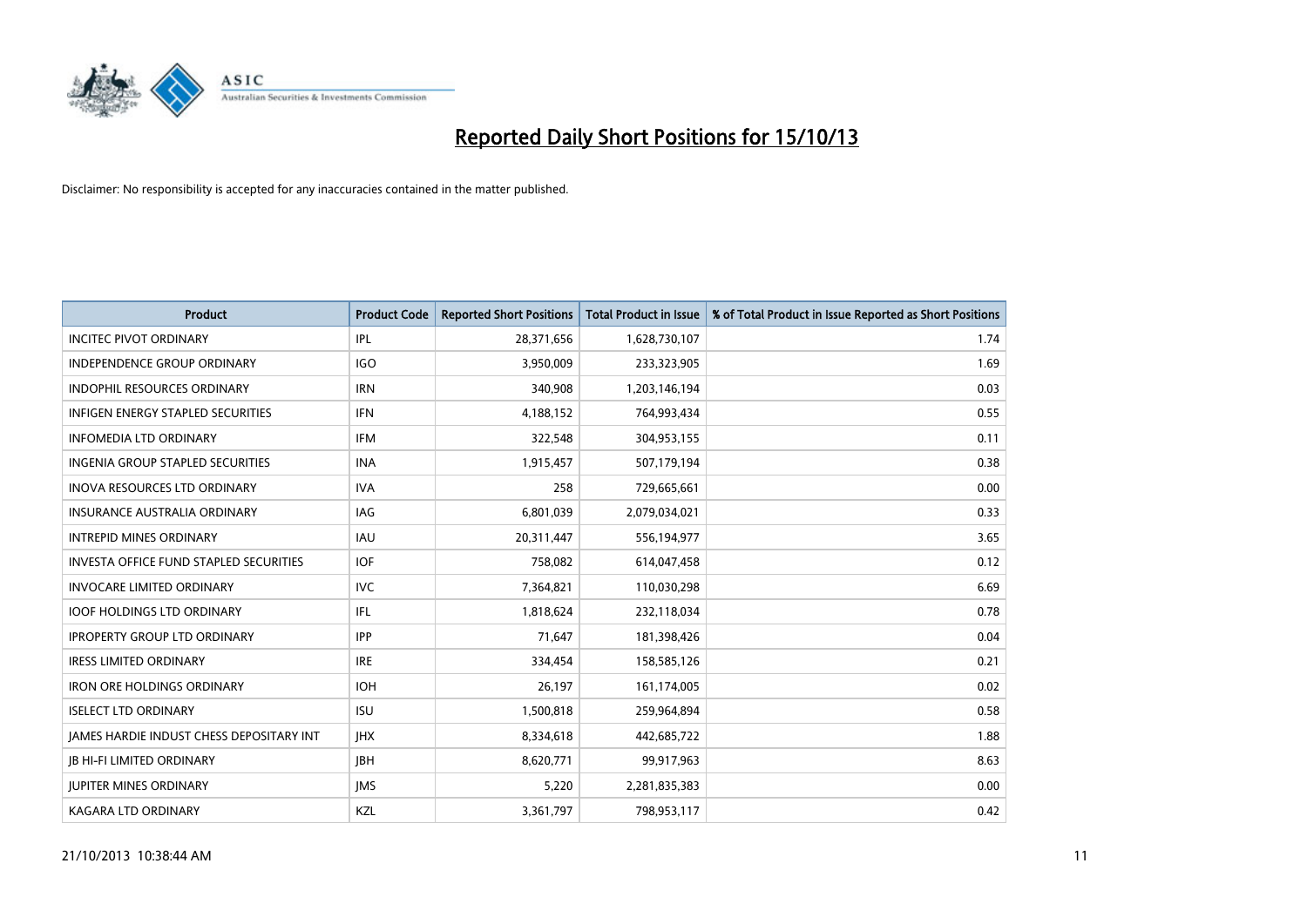

| <b>Product</b>                        | <b>Product Code</b> | <b>Reported Short Positions</b> | <b>Total Product in Issue</b> | % of Total Product in Issue Reported as Short Positions |
|---------------------------------------|---------------------|---------------------------------|-------------------------------|---------------------------------------------------------|
| KAROON GAS AUSTRALIA ORDINARY         | <b>KAR</b>          | 862,122                         | 255,841,581                   | 0.34                                                    |
| KATHMANDU HOLD LTD ORDINARY           | <b>KMD</b>          | 54,012                          | 200,215,894                   | 0.03                                                    |
| <b>KBL MINING LIMITED ORDINARY</b>    | <b>KBL</b>          | 1,820                           | 393,535,629                   | 0.00                                                    |
| KINGSGATE CONSOLID. ORDINARY          | <b>KCN</b>          | 14,081,184                      | 152,284,777                   | 9.25                                                    |
| KINGSROSE MINING LTD ORDINARY         | <b>KRM</b>          | 500,590                         | 335,753,851                   | 0.15                                                    |
| LEIGHTON HOLDINGS ORDINARY            | LEI                 | 22,536,523                      | 337,235,188                   | 6.68                                                    |
| LEND LEASE GROUP UNIT/ORD STAPLED     | <b>LLC</b>          | 2,561,615                       | 576,712,337                   | 0.44                                                    |
| LINC ENERGY LTD ORDINARY              | LNC                 | 14,510,856                      | 518,687,562                   | 2.80                                                    |
| LYCOPODIUM LIMITED ORDINARY           | LYL                 | 90                              | 38,955,103                    | 0.00                                                    |
| <b>LYNAS CORPORATION ORDINARY</b>     | <b>LYC</b>          | 184,050,138                     | 1,961,060,594                 | 9.39                                                    |
| M2 TELECOMMUNICATION ORDINARY         | <b>MTU</b>          | 7,372,881                       | 178,573,822                   | 4.13                                                    |
| <b>MACA LIMITED ORDINARY</b>          | <b>MLD</b>          | 2,241                           | 172,500,000                   | 0.00                                                    |
| <b>MACMAHON HOLDINGS ORDINARY</b>     | <b>MAH</b>          | 1,195,142                       | 1,261,699,966                 | 0.09                                                    |
| MACO ATLAS ROADS GRP ORDINARY STAPLED | <b>MQA</b>          | 16,690,417                      | 487,230,540                   | 3.43                                                    |
| MACQUARIE GROUP LTD ORDINARY          | MQG                 | 2,009,124                       | 339,888,036                   | 0.59                                                    |
| MACQUARIE TELECOM GP ORDINARY         | MAQ                 | 3,822                           | 20,967,121                    | 0.02                                                    |
| MAGELLAN FIN GRP LTD ORDINARY         | <b>MFG</b>          | 535,547                         | 153,634,797                   | 0.35                                                    |
| MATRIX C & E LTD ORDINARY             | <b>MCE</b>          | 2,922,249                       | 94,555,428                    | 3.09                                                    |
| <b>MAVERICK DRILLING ORDINARY</b>     | <b>MAD</b>          | 9,447,952                       | 452,726,751                   | 2.09                                                    |
| <b>MAXITRANS INDUSTRIES ORDINARY</b>  | <b>MXI</b>          | 231,547                         | 183,993,392                   | 0.13                                                    |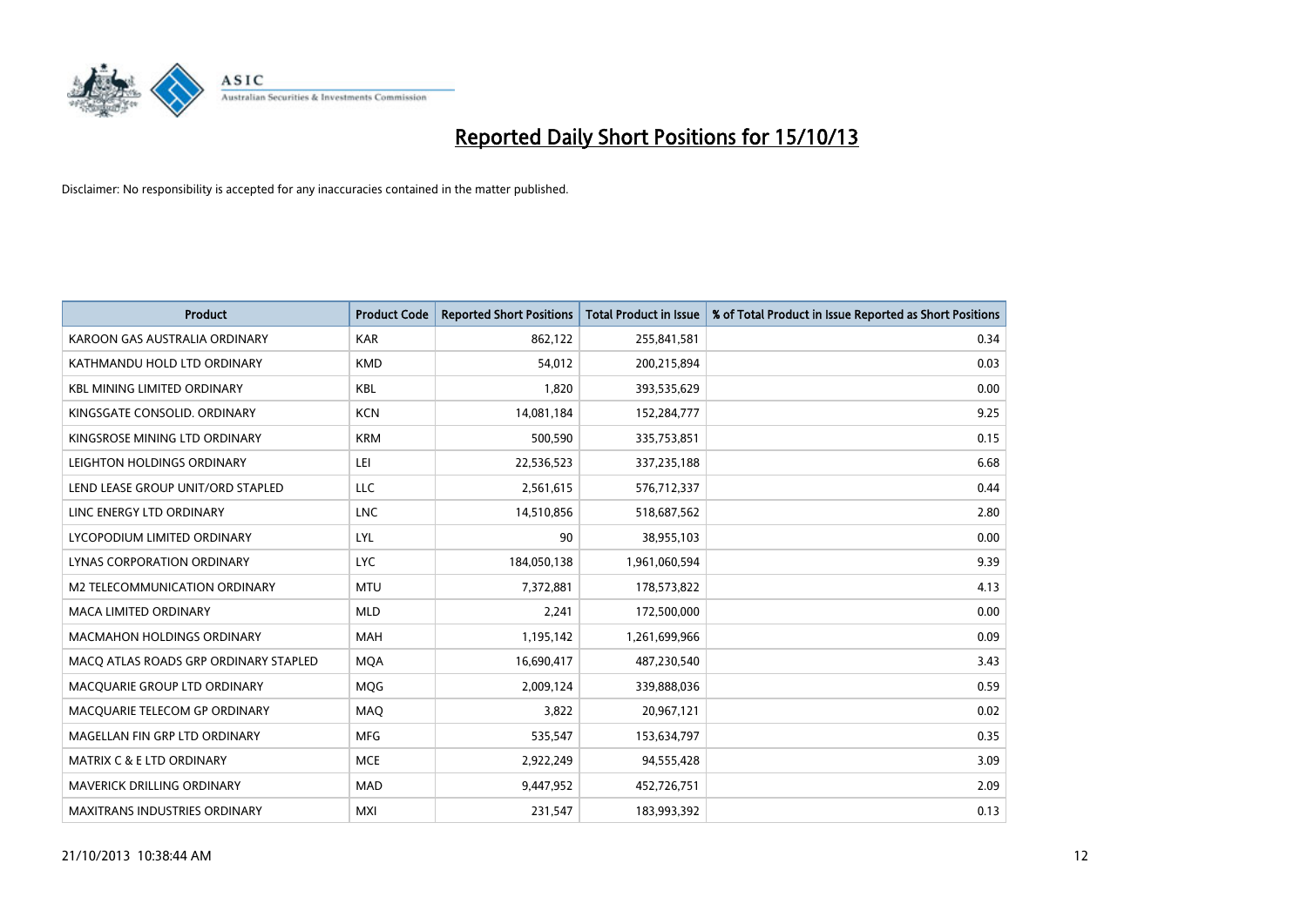

| <b>Product</b>                         | <b>Product Code</b> | <b>Reported Short Positions</b> | <b>Total Product in Issue</b> | % of Total Product in Issue Reported as Short Positions |
|----------------------------------------|---------------------|---------------------------------|-------------------------------|---------------------------------------------------------|
| MAYNE PHARMA LTD ORDINARY              | <b>MYX</b>          | 1,850,178                       | 563,459,968                   | 0.33                                                    |
| MCMILLAN SHAKESPEARE ORDINARY          | <b>MMS</b>          | 570,925                         | 74,523,965                    | 0.77                                                    |
| MEDUSA MINING LTD ORDINARY             | <b>MML</b>          | 2,909,889                       | 188,903,911                   | 1.54                                                    |
| MEO AUSTRALIA LTD ORDINARY             | <b>MEO</b>          | 10,845                          | 627,264,587                   | 0.00                                                    |
| <b>MERMAID MARINE ORDINARY</b>         | <b>MRM</b>          | 749,834                         | 232,652,241                   | 0.32                                                    |
| MESOBLAST LIMITED ORDINARY             | <b>MSB</b>          | 16,482,627                      | 317,350,901                   | 5.19                                                    |
| METALS X LIMITED ORDINARY              | <b>MLX</b>          | 77,960                          | 1,652,636,110                 | 0.00                                                    |
| METCASH LIMITED ORDINARY               | <b>MTS</b>          | 87,048,532                      | 880,704,786                   | 9.88                                                    |
| METMINCO LIMITED ORDINARY              | <b>MNC</b>          | 646,735                         | 1,749,543,023                 | 0.04                                                    |
| MICLYN EXP OFFSHR ORDINARY             | <b>MIO</b>          | 127,417                         | 281,754,775                   | 0.05                                                    |
| MIGHTY RIVER POWER ORDINARY            | <b>MYT</b>          | 203,830                         | 1,400,000,094                 | 0.01                                                    |
| MILTON CORPORATION DEFERRED SETTLEMENT | <b>MLTDA</b>        | 32,750                          | 627,357,755                   | 0.01                                                    |
| MINCOR RESOURCES NL ORDINARY           | <b>MCR</b>          | 2,440,241                       | 188,208,274                   | 1.30                                                    |
| MINERAL DEPOSITS ORDINARY              | <b>MDL</b>          | 2,500,277                       | 83,538,786                    | 2.99                                                    |
| MINERAL RESOURCES, ORDINARY            | <b>MIN</b>          | 3,146,033                       | 185,987,992                   | 1.69                                                    |
| MIRABELA NICKEL LTD ORDINARY           | <b>MBN</b>          | 23,033,713                      | 876,801,147                   | 2.63                                                    |
| MIRVAC GROUP STAPLED SECURITIES        | <b>MGR</b>          | 1,972,542                       | 3,664,938,678                 | 0.05                                                    |
| MOBILE EMBRACE LTD ORDINARY            | <b>MBE</b>          | 3,500                           | 307,877,790                   | 0.00                                                    |
| MOLOPO ENERGY LTD ORDINARY             | <b>MPO</b>          | 93,618                          | 246,724,091                   | 0.04                                                    |
| <b>MONADELPHOUS GROUP ORDINARY</b>     | <b>MND</b>          | 12,835,951                      | 92,308,047                    | 13.91                                                   |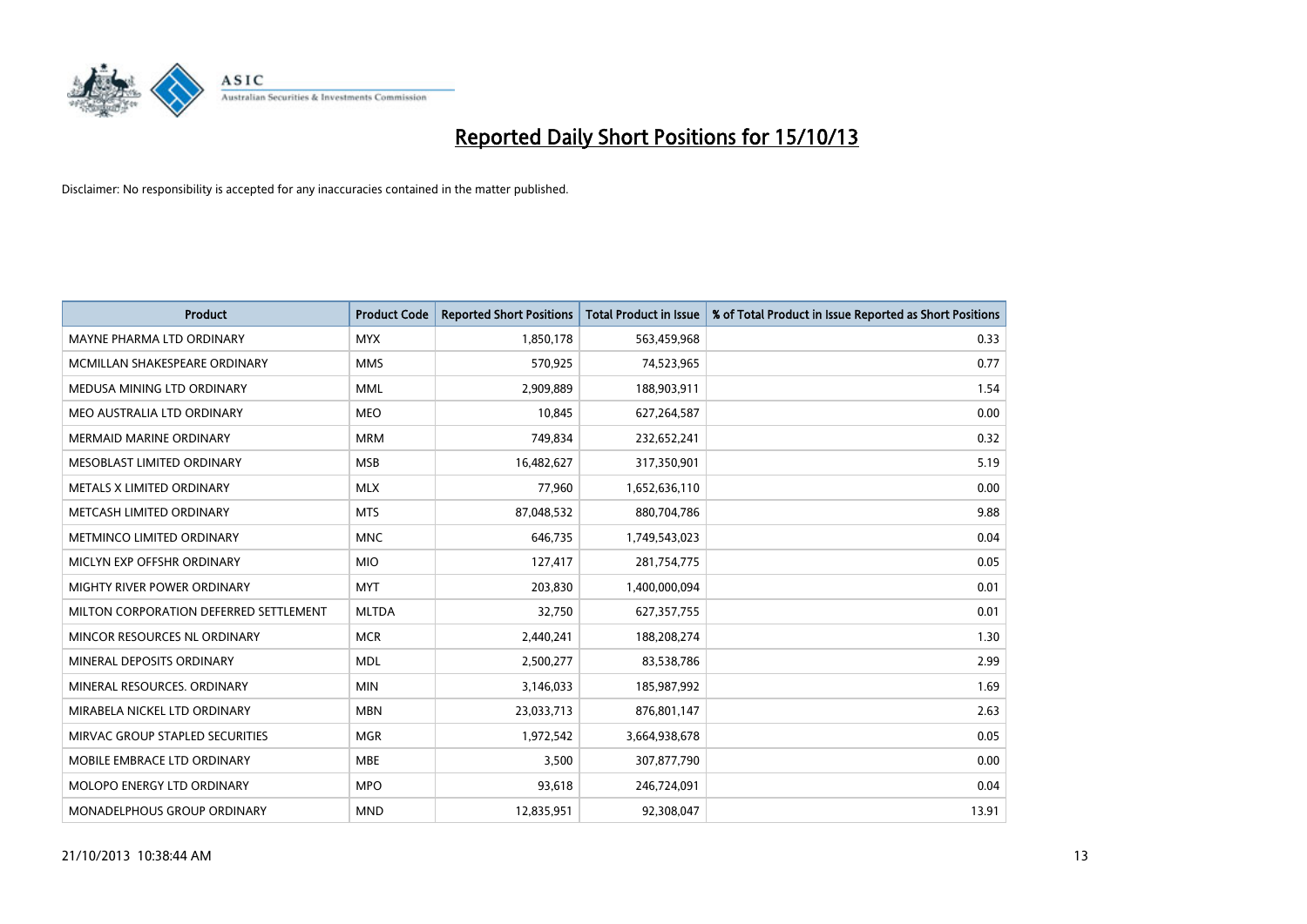

| <b>Product</b>                    | <b>Product Code</b> | <b>Reported Short Positions</b> | <b>Total Product in Issue</b> | % of Total Product in Issue Reported as Short Positions |
|-----------------------------------|---------------------|---------------------------------|-------------------------------|---------------------------------------------------------|
| MORTGAGE CHOICE LTD ORDINARY      | <b>MOC</b>          | 238,040                         | 123,431,282                   | 0.19                                                    |
| MOUNT GIBSON IRON ORDINARY        | <b>MGX</b>          | 12,048,250                      | 1,090,584,232                 | 1.10                                                    |
| MULTIPLEX SITES SITES             | <b>MXUPA</b>        | 1,299                           | 4,500,000                     | 0.03                                                    |
| MURCHISON METALS LTD ORDINARY     | <b>MMX</b>          | 215,289                         | 450,497,346                   | 0.05                                                    |
| <b>MYER HOLDINGS LTD ORDINARY</b> | <b>MYR</b>          | 84,315,640                      | 583,894,551                   | 14.44                                                   |
| NANOSONICS LIMITED ORDINARY       | <b>NAN</b>          | 42,674                          | 262,822,463                   | 0.02                                                    |
| NATIONAL AUST. BANK ORDINARY      | <b>NAB</b>          | 5,645,892                       | 2,348,902,914                 | 0.24                                                    |
| NAVITAS LIMITED ORDINARY          | <b>NVT</b>          | 1,983,305                       | 375,416,910                   | 0.53                                                    |
| NEON ENERGY LIMITED ORDINARY      | <b>NEN</b>          | 1,308,750                       | 553,037,848                   | 0.24                                                    |
| NEW HOPE CORPORATION ORDINARY     | <b>NHC</b>          | 691,655                         | 830,715,225                   | 0.08                                                    |
| NEW STANDARD ENERGY ORDINARY      | <b>NSE</b>          | 322,032                         | 305,331,847                   | 0.11                                                    |
| NEWCREST MINING ORDINARY          | <b>NCM</b>          | 8,897,972                       | 766,510,971                   | 1.16                                                    |
| NEWS CORP A NON-VOTING CDI        | <b>NWSLV</b>        | 2,691,004                       | 4,087,188                     | 65.84                                                   |
| NEWS CORP B VOTING CDI            | <b>NWS</b>          | 2,171,898                       | 26,728,911                    | 8.13                                                    |
| NEWSAT LIMITED ORDINARY           | <b>NWT</b>          | 581,341                         | 548,228,507                   | 0.11                                                    |
| NEXTDC LIMITED ORDINARY           | <b>NXT</b>          | 5,927,289                       | 192,904,486                   | 3.07                                                    |
| NEXUS ENERGY LIMITED ORDINARY     | <b>NXS</b>          | 2,895,643                       | 1,330,219,459                 | 0.22                                                    |
| NIB HOLDINGS LIMITED ORDINARY     | <b>NHF</b>          | 4,495,184                       | 439,004,182                   | 1.02                                                    |
| NIDO PETROLEUM ORDINARY           | <b>NDO</b>          | 42,500                          | 2,046,650,968                 | 0.00                                                    |
| NOBLE MINERAL RES ORDINARY        | <b>NMG</b>          | 2,365,726                       | 666,397,952                   | 0.36                                                    |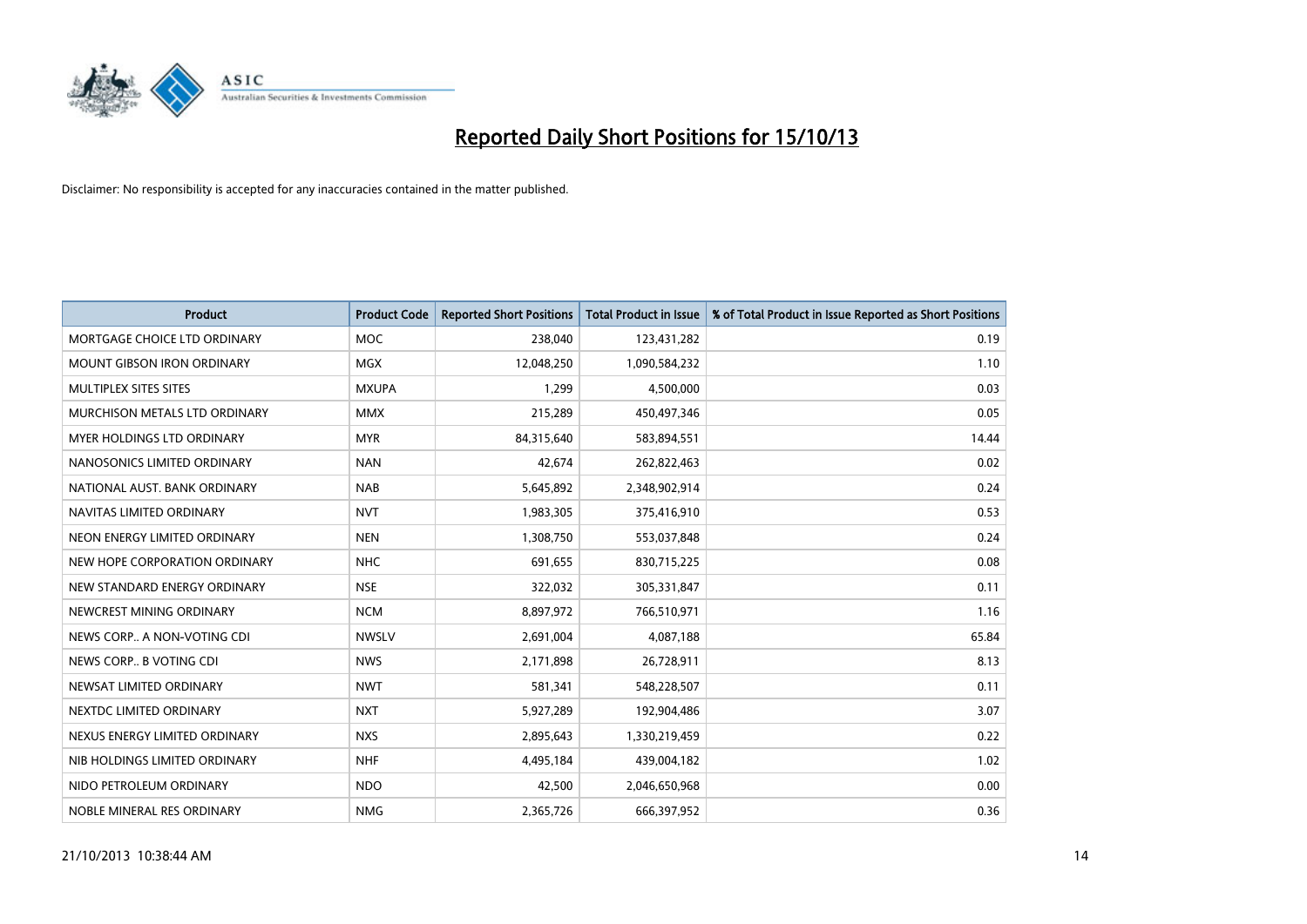

| <b>Product</b>                        | <b>Product Code</b> | <b>Reported Short Positions</b> | <b>Total Product in Issue</b> | % of Total Product in Issue Reported as Short Positions |
|---------------------------------------|---------------------|---------------------------------|-------------------------------|---------------------------------------------------------|
| NORTHERN IRON LTD ORDINARY            | <b>NFE</b>          | 1,137,750                       | 484,405,314                   | 0.23                                                    |
| NORTHERN STAR ORDINARY                | <b>NST</b>          | 5,157,661                       | 424,279,762                   | 1.22                                                    |
| NOVOGEN LIMITED ORDINARY              | <b>NRT</b>          | 121,491                         | 144,622,257                   | 0.08                                                    |
| NRW HOLDINGS LIMITED ORDINARY         | <b>NWH</b>          | 13,579,573                      | 278,888,011                   | 4.87                                                    |
| NUCOAL RESOURCES LTD ORDINARY         | <b>NCR</b>          | 2,652                           | 768,612,354                   | 0.00                                                    |
| NUFARM LIMITED ORDINARY               | <b>NUF</b>          | 13,619,752                      | 262,954,040                   | 5.18                                                    |
| NUPLEX INDUSTRIES ORDINARY            | <b>NPX</b>          | 35,718                          | 198,125,827                   | 0.02                                                    |
| OAKTON LIMITED ORDINARY               | <b>OKN</b>          | 8,880                           | 89,968,985                    | 0.01                                                    |
| OCEANAGOLD CORP. CHESS DEPOSITARY INT | OGC                 | 687,163                         | 293,587,920                   | 0.23                                                    |
| OIL SEARCH LTD ORDINARY               | OSH                 | 6,223,969                       | 1,343,361,150                 | 0.46                                                    |
| OM HOLDINGS LIMITED ORDINARY          | OMH                 | 2,615,089                       | 733,423,337                   | 0.36                                                    |
| ORICA LIMITED ORDINARY                | ORI                 | 10,207,964                      | 368,203,632                   | 2.77                                                    |
| ORIGIN ENERGY ORDINARY                | <b>ORG</b>          | 7,748,543                       | 1,101,198,473                 | 0.70                                                    |
| OROCOBRE LIMITED ORDINARY             | <b>ORE</b>          | 297,733                         | 117,745,140                   | 0.25                                                    |
| OROTONGROUP LIMITED ORDINARY          | <b>ORL</b>          | 398,255                         | 40,880,902                    | 0.97                                                    |
| OZ MINERALS ORDINARY                  | OZL                 | 9,520,872                       | 303,470,022                   | 3.14                                                    |
| OZFOREX GROUP LTD ORDINARY            | <b>OFX</b>          | 3,703,400                       | 240,000,000                   | 1.54                                                    |
| <b>PACIFIC BRANDS ORDINARY</b>        | <b>PBG</b>          | 7,995,189                       | 912,915,695                   | 0.88                                                    |
| PALADIN ENERGY LTD ORDINARY           | <b>PDN</b>          | 75,433,582                      | 963,332,074                   | 7.83                                                    |
| PANAUST LIMITED ORDINARY              | <b>PNA</b>          | 3,041,355                       | 619,765,589                   | 0.49                                                    |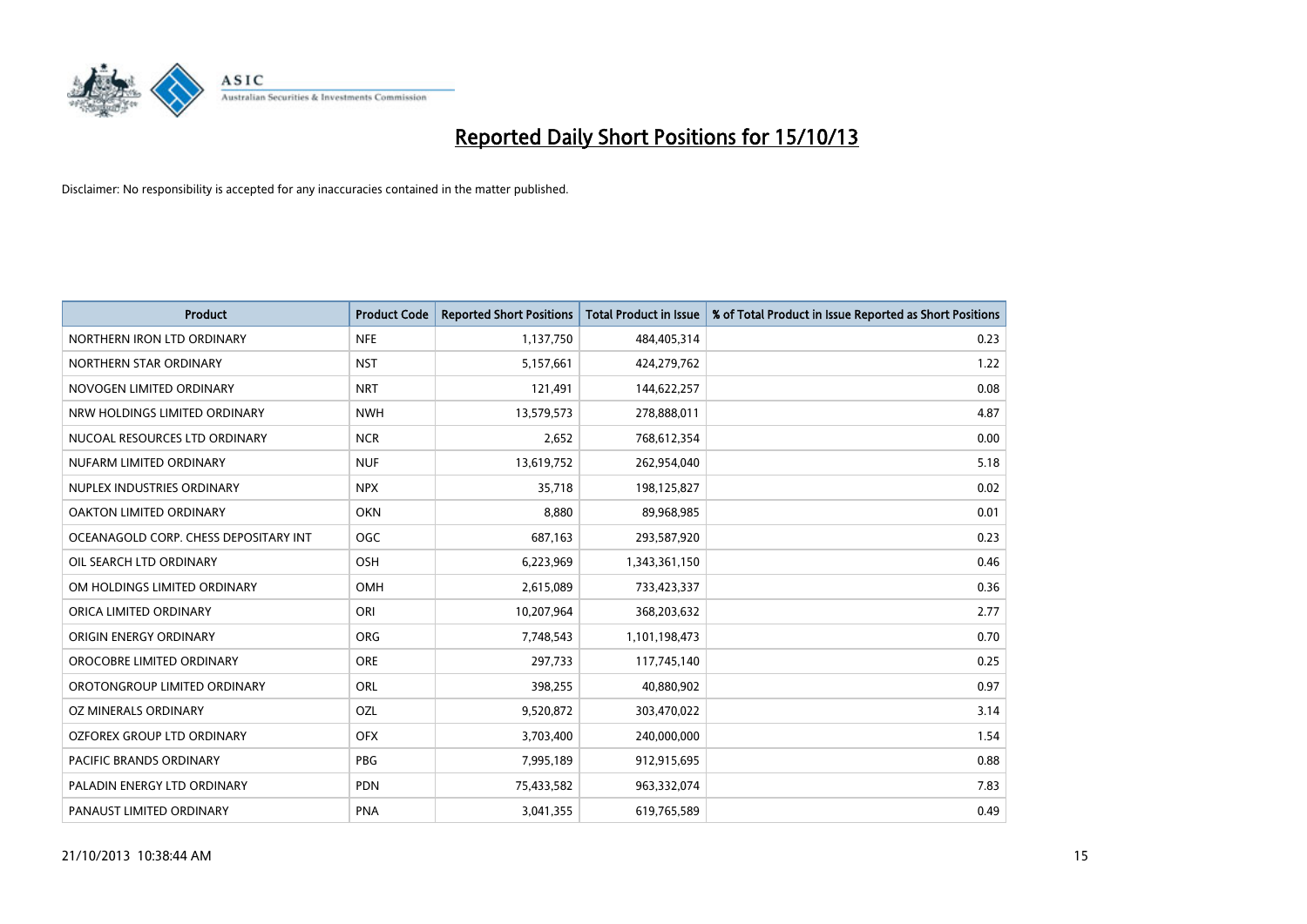

| <b>Product</b>                 | <b>Product Code</b> | <b>Reported Short Positions</b> | <b>Total Product in Issue</b> | % of Total Product in Issue Reported as Short Positions |
|--------------------------------|---------------------|---------------------------------|-------------------------------|---------------------------------------------------------|
| PANORAMIC RESOURCES ORDINARY   | PAN                 | 142,590                         | 263,285,132                   | 0.05                                                    |
| PANTERRA GOLD LTD ORDINARY     | PGI                 | $\mathbf{1}$                    | 761,580,455                   | 0.00                                                    |
| PAPERLINX LIMITED ORDINARY     | <b>PPX</b>          | 48,101                          | 609,280,761                   | 0.01                                                    |
| PAPILLON RES LTD ORDINARY      | <b>PIR</b>          | 5,617,102                       | 337,944,210                   | 1.66                                                    |
| PATTIES FOODS LTD ORDINARY     | PFL                 | 28,523                          | 139,065,639                   | 0.02                                                    |
| PEET LIMITED ORDINARY          | <b>PPC</b>          | 397,626                         | 431,986,887                   | 0.09                                                    |
| PERILYA LIMITED ORDINARY       | PEM                 | 252,295                         | 769,316,426                   | 0.03                                                    |
| PERPETUAL LIMITED ORDINARY     | <b>PPT</b>          | 2,316,417                       | 42,002,824                    | 5.51                                                    |
| PERSEUS MINING LTD ORDINARY    | <b>PRU</b>          | 5,438,947                       | 457,962,088                   | 1.19                                                    |
| PHARMAXIS LTD ORDINARY         | <b>PXS</b>          | 2,687,785                       | 308,548,389                   | 0.87                                                    |
| PLATINUM ASSET ORDINARY        | <b>PTM</b>          | 2,676,909                       | 578,285,695                   | 0.46                                                    |
| PLATINUM AUSTRALIA ORDINARY    | <b>PLA</b>          | 836,127                         | 504,968,043                   | 0.17                                                    |
| PMI GOLD CORP CDI 1:1          | <b>PVM</b>          | 237,417                         | 159,968,561                   | 0.15                                                    |
| PMP LIMITED ORDINARY           | <b>PMP</b>          | 542,542                         | 323,781,124                   | 0.17                                                    |
| PRANA BIOTECHNOLOGY ORDINARY   | PBT                 | 294,709                         | 408,128,419                   | 0.07                                                    |
| PREMIER INVESTMENTS ORDINARY   | <b>PMV</b>          | 1,089,135                       | 155,260,478                   | 0.70                                                    |
| PRIMARY HEALTH CARE ORDINARY   | <b>PRY</b>          | 19,206,943                      | 503,921,941                   | 3.81                                                    |
| PRIME MEDIA GRP LTD ORDINARY   | <b>PRT</b>          | 44,830                          | 366,330,303                   | 0.01                                                    |
| PROGRAMMED ORDINARY            | <b>PRG</b>          | 229,276                         | 118,229,190                   | 0.19                                                    |
| <b>QANTAS AIRWAYS ORDINARY</b> | QAN                 | 40,692,629                      | 2,212,979,740                 | 1.84                                                    |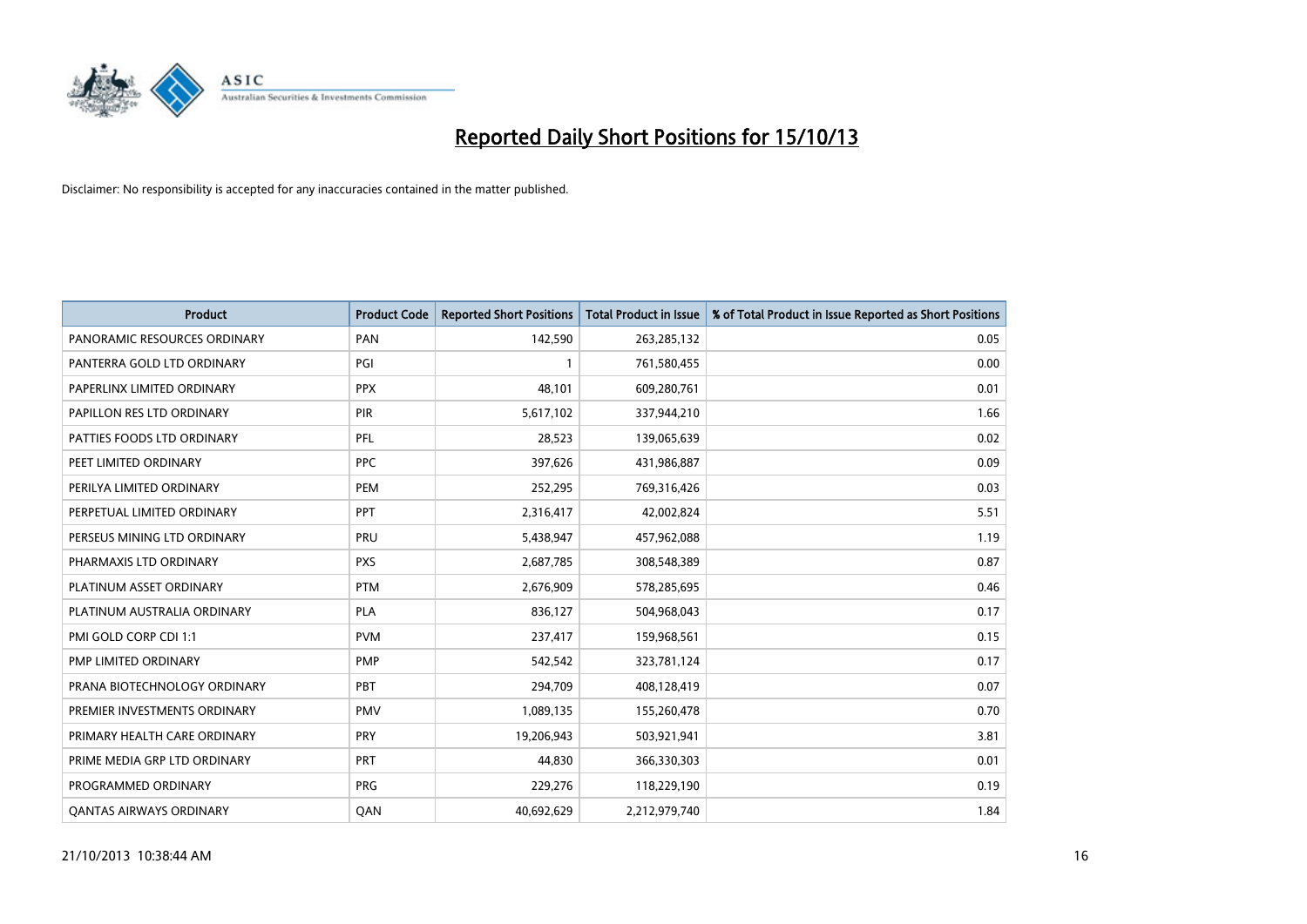

| <b>Product</b>                      | <b>Product Code</b> | <b>Reported Short Positions</b> | <b>Total Product in Issue</b> | % of Total Product in Issue Reported as Short Positions |
|-------------------------------------|---------------------|---------------------------------|-------------------------------|---------------------------------------------------------|
| OBE INSURANCE GROUP ORDINARY        | <b>OBE</b>          | 13,227,642                      | 1,226,855,950                 | 1.08                                                    |
| ORXPHARMA LTD ORDINARY              | <b>QRX</b>          | 168,037                         | 144,785,606                   | 0.12                                                    |
| <b>QUBE HOLDINGS LTD ORDINARY</b>   | QUB                 | 13,358,531                      | 931,433,499                   | 1.43                                                    |
| RAMELIUS RESOURCES ORDINARY         | <b>RMS</b>          | 866,668                         | 363,029,659                   | 0.24                                                    |
| RAMSAY HEALTH CARE ORDINARY         | <b>RHC</b>          | 1,926,522                       | 202,081,252                   | 0.95                                                    |
| <b>RCG CORPORATION LTD ORDINARY</b> | <b>RCG</b>          | 48,160                          | 251,793,207                   | 0.02                                                    |
| <b>RCR TOMLINSON ORDINARY</b>       | <b>RCR</b>          | 1,874,078                       | 136,696,590                   | 1.37                                                    |
| <b>REA GROUP ORDINARY</b>           | <b>REA</b>          | 1,218,748                       | 131,714,699                   | 0.93                                                    |
| <b>RECKON LIMITED ORDINARY</b>      | <b>RKN</b>          | 21,118                          | 128,103,484                   | 0.02                                                    |
| <b>RED 5 LIMITED ORDINARY</b>       | <b>RED</b>          | 1,230,663                       | 155,788,008                   | 0.79                                                    |
| RED FORK ENERGY ORDINARY            | <b>RFE</b>          | 4,471,151                       | 499,551,719                   | 0.90                                                    |
| REDBANK ENERGY LTD ORDINARY         | AEJ                 | 13                              | 786,287                       | 0.00                                                    |
| REED RESOURCES LTD ORDINARY         | <b>RDR</b>          | 1,015                           | 523,053,895                   | 0.00                                                    |
| REGIS RESOURCES ORDINARY            | <b>RRL</b>          | 7,028,701                       | 479,592,829                   | 1.47                                                    |
| RESMED INC CDI 10:1                 | <b>RMD</b>          | 10,524,060                      | 1,420,542,770                 | 0.74                                                    |
| RESOLUTE MINING ORDINARY            | <b>RSG</b>          | 6,657,274                       | 640,994,224                   | 1.04                                                    |
| RESOURCE EQUIP LTD ORDINARY         | <b>RQL</b>          | 673                             | 249,065,471                   | 0.00                                                    |
| RESOURCE GENERATION ORDINARY        | <b>RES</b>          | 331,366                         | 332,234,604                   | 0.10                                                    |
| <b>RETAIL FOOD GROUP ORDINARY</b>   | <b>RFG</b>          | 3,060,116                       | 130,301,190                   | 2.35                                                    |
| REX MINERALS LIMITED ORDINARY       | <b>RXM</b>          | 2,139,695                       | 188,907,284                   | 1.13                                                    |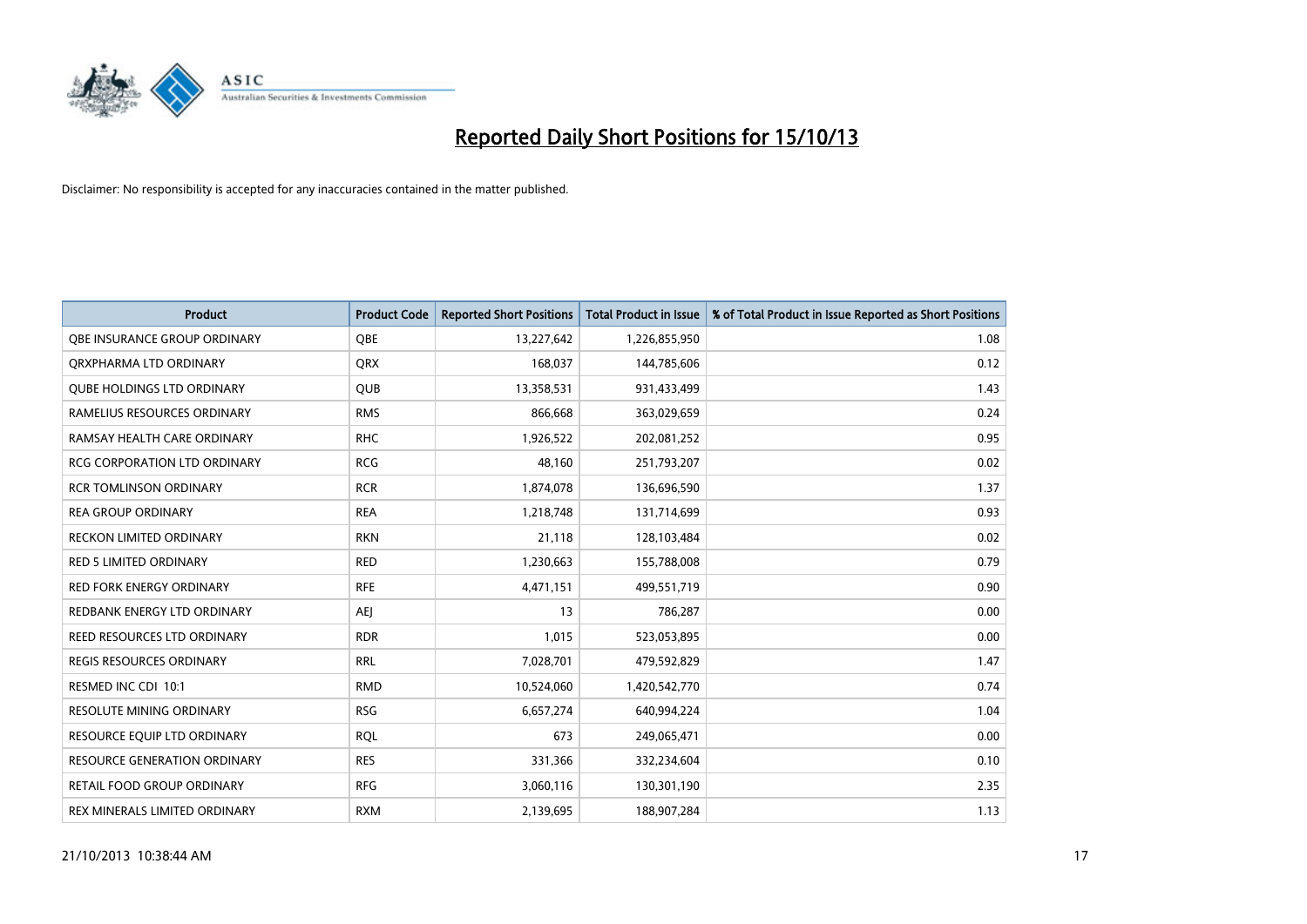

| <b>Product</b>                        | <b>Product Code</b> | <b>Reported Short Positions</b> | <b>Total Product in Issue</b> | % of Total Product in Issue Reported as Short Positions |
|---------------------------------------|---------------------|---------------------------------|-------------------------------|---------------------------------------------------------|
| <b>RHG LIMITED ORDINARY</b>           | <b>RHG</b>          | 1,085                           | 308,483,177                   | 0.00                                                    |
| <b>RIALTO ENERGY ORDINARY</b>         | <b>RIA</b>          | 41                              | 1,155,765,100                 | 0.00                                                    |
| <b>RIDLEY CORPORATION ORDINARY</b>    | <b>RIC</b>          | 72,295                          | 307,817,071                   | 0.02                                                    |
| RIO TINTO LIMITED ORDINARY            | <b>RIO</b>          | 5,075,176                       | 435,758,720                   | 1.16                                                    |
| <b>ROBUST RESOURCES ORDINARY</b>      | <b>ROL</b>          | 244                             | 102,830,646                   | 0.00                                                    |
| ROC OIL COMPANY ORDINARY              | <b>ROC</b>          | 1,193,882                       | 683,235,552                   | 0.17                                                    |
| SAI GLOBAL LIMITED ORDINARY           | SAI                 | 6,737,813                       | 210,662,827                   | 3.20                                                    |
| SALMAT LIMITED ORDINARY               | <b>SLM</b>          | 998                             | 159,812,799                   | 0.00                                                    |
| SAMSON OIL & GAS LTD ORDINARY         | SSN                 | 2,082,000                       | 2,547,627,193                 | 0.08                                                    |
| SANDFIRE RESOURCES ORDINARY           | <b>SFR</b>          | 2,269,004                       | 155,640,968                   | 1.46                                                    |
| SANTOS LTD ORDINARY                   | <b>STO</b>          | 6,236,090                       | 970,188,733                   | 0.64                                                    |
| SARACEN MINERAL ORDINARY              | <b>SAR</b>          | 4,933,059                       | 595,263,186                   | 0.83                                                    |
| SCA PROPERTY GROUP STAPLED SECURITIES | <b>SCP</b>          | 34,131,857                      | 642,417,140                   | 5.31                                                    |
| SEDGMAN LIMITED ORDINARY              | <b>SDM</b>          | 394,341                         | 223,224,636                   | 0.18                                                    |
| SEEK LIMITED ORDINARY                 | <b>SEK</b>          | 14,895,226                      | 339,071,750                   | 4.39                                                    |
| SELECT HARVESTS ORDINARY              | SHV                 | 185,402                         | 57,462,851                    | 0.32                                                    |
| SENEX ENERGY LIMITED ORDINARY         | SXY                 | 5,547,302                       | 1,144,008,917                 | 0.48                                                    |
| SERVICE STREAM ORDINARY               | <b>SSM</b>          | 100                             | 283,418,867                   | 0.00                                                    |
| SEVEN GROUP HOLDINGS ORDINARY         | <b>SVW</b>          | 5,097,283                       | 308,160,281                   | 1.65                                                    |
| SEVEN WEST MEDIA LTD ORDINARY         | SWM                 | 5,617,108                       | 999,160,872                   | 0.56                                                    |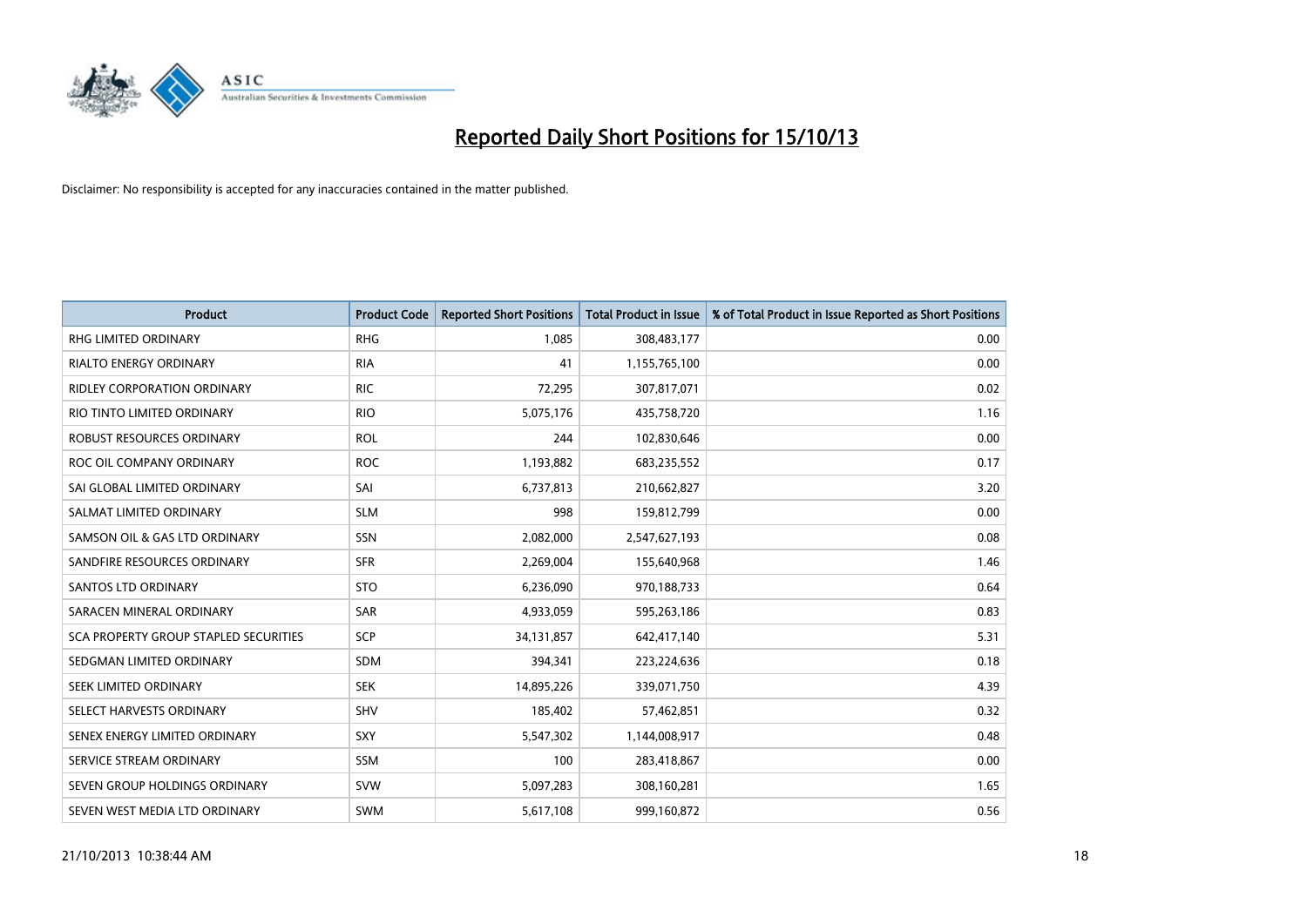

| <b>Product</b>                           | <b>Product Code</b> | <b>Reported Short Positions</b> | <b>Total Product in Issue</b> | % of Total Product in Issue Reported as Short Positions |
|------------------------------------------|---------------------|---------------------------------|-------------------------------|---------------------------------------------------------|
| SIGMA PHARMACEUTICAL ORDINARY            | <b>SIP</b>          | 2,583,885                       | 1,126,618,419                 | 0.23                                                    |
| SILEX SYSTEMS ORDINARY                   | <b>SLX</b>          | 2,536,500                       | 170,252,909                   | 1.49                                                    |
| SILVER CHEF LIMITED ORDINARY             | SIV                 | 76,735                          | 29,333,629                    | 0.26                                                    |
| SILVER LAKE RESOURCE ORDINARY            | <b>SLR</b>          | 11,240,869                      | 434,988,914                   | 2.58                                                    |
| SIMS METAL MGMT LTD ORDINARY             | SGM                 | 7,663,171                       | 204, 343, 252                 | 3.75                                                    |
| SINGAPORE TELECOMM. CHESS DEPOSITARY INT | SGT                 | 824,626                         | 149,779,918                   | 0.55                                                    |
| SIRIUS RESOURCES NL ORDINARY             | <b>SIR</b>          | 5,215,280                       | 227,020,167                   | 2.30                                                    |
| SIRTEX MEDICAL ORDINARY                  | <b>SRX</b>          | 478,961                         | 56,108,439                    | 0.85                                                    |
| SKILLED GROUP LTD ORDINARY               | <b>SKE</b>          | 5,860,333                       | 233,871,364                   | 2.51                                                    |
| <b>SKY NETWORK ORDINARY</b>              | <b>SKT</b>          | 495,801                         | 389,139,785                   | 0.13                                                    |
| SKYCITY ENT GRP LTD ORDINARY             | <b>SKC</b>          | 445,409                         | 580,016,676                   | 0.08                                                    |
| <b>SLATER &amp; GORDON ORDINARY</b>      | SGH                 | 428,599                         | 198,846,598                   | 0.22                                                    |
| SMS MANAGEMENT. ORDINARY                 | <b>SMX</b>          | 2,564,434                       | 70,099,763                    | 3.66                                                    |
| SONIC HEALTHCARE ORDINARY                | SHL                 | 4,996,659                       | 400,370,556                   | 1.25                                                    |
| SOUL PATTINSON (W.H) ORDINARY            | SOL                 | 103,143                         | 239,395,320                   | 0.04                                                    |
| SP AUSNET STAPLED SECURITIES             | <b>SPN</b>          | 31,650,225                      | 3,376,325,523                 | 0.94                                                    |
| SPARK INFRASTRUCTURE STAPLED NOTE & UNIT | SKI                 | 45,673,131                      | 1,326,734,264                 | 3.44                                                    |
| SPDR 200 FUND ETF UNITS                  | <b>STW</b>          | 61,600                          | 44,278,688                    | 0.14                                                    |
| SPECIALTY FASHION ORDINARY               | <b>SFH</b>          | 60,706                          | 192,236,121                   | 0.03                                                    |
| ST BARBARA LIMITED ORDINARY              | <b>SBM</b>          | 8,116,411                       | 488,074,077                   | 1.66                                                    |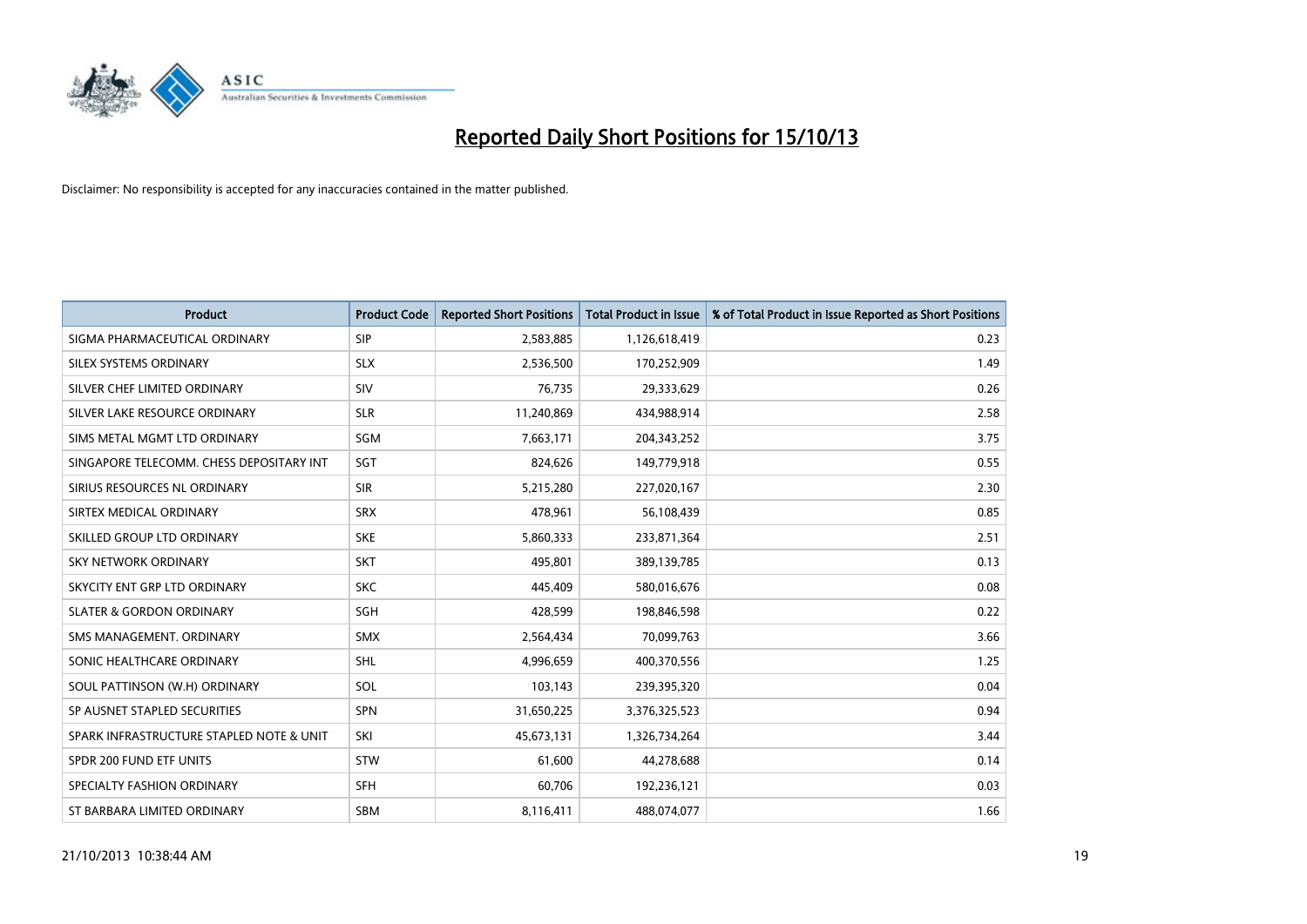

| <b>Product</b>                   | <b>Product Code</b> | <b>Reported Short Positions</b> | <b>Total Product in Issue</b> | % of Total Product in Issue Reported as Short Positions |
|----------------------------------|---------------------|---------------------------------|-------------------------------|---------------------------------------------------------|
| STARPHARMA HOLDINGS ORDINARY     | SPL                 | 15,783,962                      | 284,164,948                   | 5.55                                                    |
| STEADFAST GROUP LTD ORDINARY     | <b>SDF</b>          | 263,115                         | 500,873,408                   | 0.05                                                    |
| STHN CROSS MEDIA ORDINARY        | <b>SXL</b>          | 8,808,968                       | 705,099,800                   | 1.25                                                    |
| STOCKLAND UNITS/ORD STAPLED      | SGP                 | 11,570,501                      | 2,305,750,747                 | 0.50                                                    |
| STRAITS RES LTD. ORDINARY        | <b>SRO</b>          | 31,522                          | 1,164,150,159                 | 0.00                                                    |
| STRIKE ENERGY LTD ORDINARY       | <b>STX</b>          | 2,697                           | 706,519,664                   | 0.00                                                    |
| STW COMMUNICATIONS ORDINARY      | SGN                 | 2,886,048                       | 403,828,512                   | 0.71                                                    |
| SUNCORP GROUP LTD ORDINARY       | <b>SUN</b>          | 3,948,011                       | 1,286,600,980                 | 0.31                                                    |
| SUNDANCE ENERGY ORDINARY         | <b>SEA</b>          | 145,821                         | 462,611,982                   | 0.03                                                    |
| SUNDANCE RESOURCES ORDINARY      | <b>SDL</b>          | 48,112,011                      | 3,072,110,985                 | 1.57                                                    |
| SUNLAND GROUP LTD ORDINARY       | <b>SDG</b>          | 21,810                          | 181,710,087                   | 0.01                                                    |
| SUPER RET REP LTD ORDINARY       | SUL                 | 1,279,263                       | 196,731,620                   | 0.65                                                    |
| SYD AIRPORT STAPLED US PROHIBIT. | SYD                 | 21,071,493                      | 2,194,322,759                 | 0.96                                                    |
| SYRAH RESOURCES ORDINARY         | <b>SYR</b>          | 2,782,885                       | 148,330,123                   | 1.88                                                    |
| TABCORP HOLDINGS LTD ORDINARY    | <b>TAH</b>          | 17,838,544                      | 754,274,706                   | 2.36                                                    |
| TANAMI GOLD NL ORDINARY          | <b>TAM</b>          | 41                              | 587,548,523                   | 0.00                                                    |
| TAP OIL LIMITED ORDINARY         | <b>TAP</b>          | 174,795                         | 241,608,606                   | 0.07                                                    |
| TASSAL GROUP LIMITED ORDINARY    | <b>TGR</b>          | 235,275                         | 146,507,029                   | 0.16                                                    |
| <b>TATTS GROUP LTD ORDINARY</b>  | <b>TTS</b>          | 12,350,054                      | 1,402,714,027                 | 0.88                                                    |
| TELECOM CORPORATION ORDINARY     | <b>TEL</b>          | 9,114,210                       | 1,822,303,137                 | 0.50                                                    |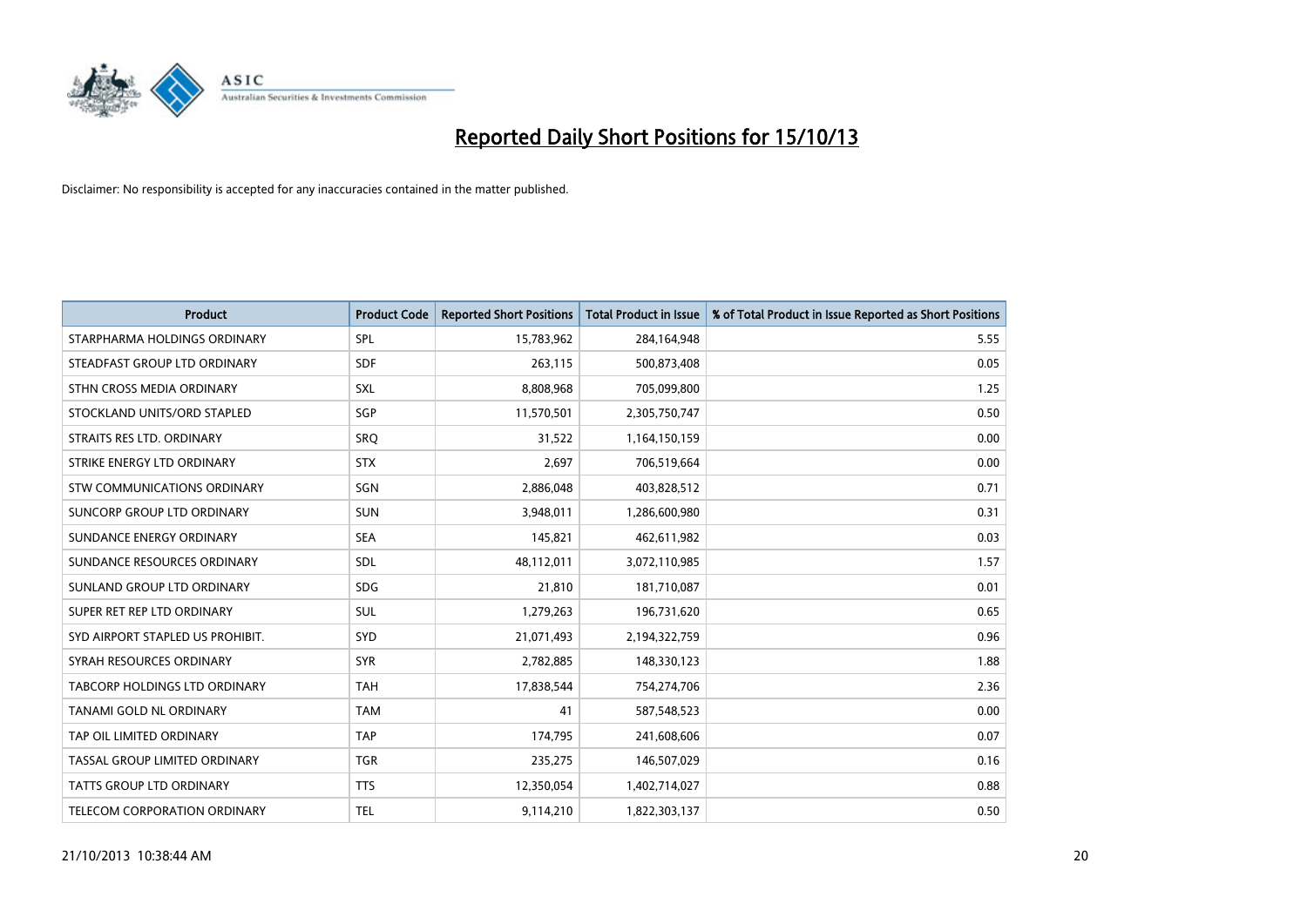

| <b>Product</b>                        | <b>Product Code</b> | <b>Reported Short Positions</b> | <b>Total Product in Issue</b> | % of Total Product in Issue Reported as Short Positions |
|---------------------------------------|---------------------|---------------------------------|-------------------------------|---------------------------------------------------------|
| <b>TELSTRA CORPORATION, ORDINARY</b>  | <b>TLS</b>          | 11,942,285                      | 12,443,074,357                | 0.10                                                    |
| TEN NETWORK HOLDINGS ORDINARY         | <b>TEN</b>          | 119,043,311                     | 2,586,970,845                 | 4.60                                                    |
| TERANGA GOLD CORP CDI 1:1             | <b>TGZ</b>          | 839,454                         | 172,466,316                   | 0.49                                                    |
| TFS CORPORATION LTD ORDINARY          | <b>TFC</b>          | 150,000                         | 279,621,829                   | 0.05                                                    |
| THE REJECT SHOP ORDINARY              | <b>TRS</b>          | 1,995,198                       | 28,826,248                    | 6.92                                                    |
| THORN GROUP LIMITED ORDINARY          | <b>TGA</b>          | 106,324                         | 148,897,155                   | 0.07                                                    |
| TIGER RESOURCES ORDINARY              | <b>TGS</b>          | 2,104,007                       | 674,770,269                   | 0.31                                                    |
| TITAN ENERGY SERVICE ORDINARY         | <b>TTN</b>          | 11,233                          | 48,434,770                    | 0.02                                                    |
| TOLL HOLDINGS LTD ORDINARY            | <b>TOL</b>          | 27,144,052                      | 717,133,875                   | 3.79                                                    |
| TOX FREE SOLUTIONS ORDINARY           | <b>TOX</b>          | 1,267,354                       | 132,519,859                   | 0.96                                                    |
| TPG TELECOM LIMITED ORDINARY          | <b>TPM</b>          | 2,396,528                       | 793,808,141                   | 0.30                                                    |
| <b>TRADE ME GROUP ORDINARY</b>        | <b>TME</b>          | 360,793                         | 396,261,129                   | 0.09                                                    |
| TRANSFIELD SERVICES ORDINARY          | <b>TSE</b>          | 49,281,941                      | 512,457,716                   | 9.62                                                    |
| TRANSPACIFIC INDUST, ORDINARY         | <b>TPI</b>          | 18,333,272                      | 1,578,563,490                 | 1.16                                                    |
| TRANSURBAN GROUP TRIPLE STAPLED SEC.  | TCL                 | 2,713,997                       | 1,485,500,376                 | 0.18                                                    |
| TREASURY GROUP ORDINARY               | <b>TRG</b>          | 25,873                          | 23,070,755                    | 0.11                                                    |
| TREASURY WINE ESTATE ORDINARY         | <b>TWE</b>          | 24,402,076                      | 647,227,144                   | 3.77                                                    |
| TROY RESOURCES LTD ORDINARY           | <b>TRY</b>          | 653,482                         | 167,730,292                   | 0.39                                                    |
| TWENTY-FIRST FOX INC A NON-VOTING CDI | <b>FOXLV</b>        | 1,279,448                       | 24,770,737                    | 5.17                                                    |
| TWENTY-FIRST FOX INC B VOTING CDI     | <b>FOX</b>          | 738,057                         | 208,434,066                   | 0.35                                                    |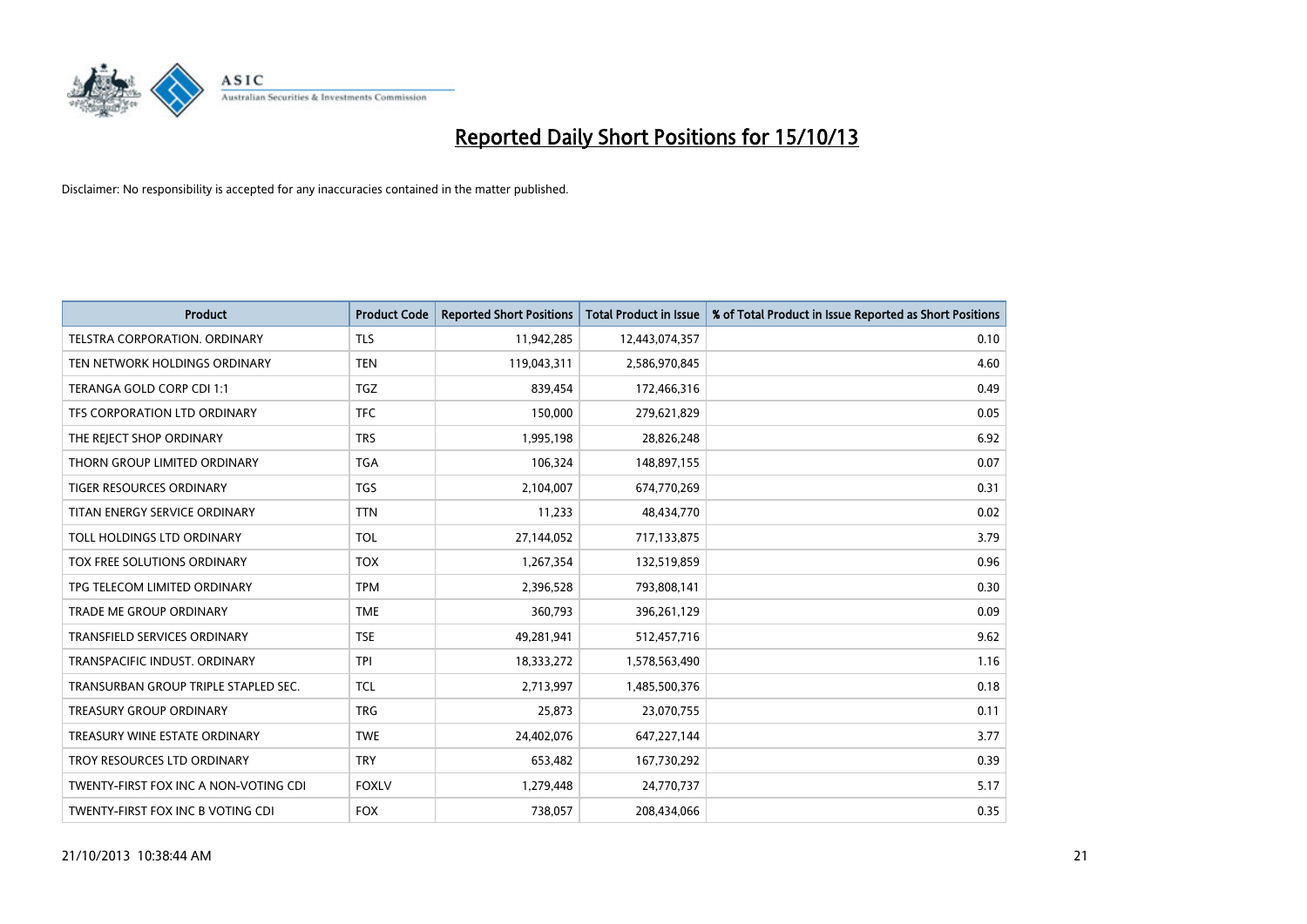

| <b>Product</b>                         | <b>Product Code</b> | <b>Reported Short Positions</b> | <b>Total Product in Issue</b> | % of Total Product in Issue Reported as Short Positions |
|----------------------------------------|---------------------|---------------------------------|-------------------------------|---------------------------------------------------------|
| UGL LIMITED ORDINARY                   | UGL                 | 19,397,432                      | 166,511,240                   | 11.65                                                   |
| UNILIFE CORPORATION CDI 6:1            | <b>UNS</b>          | 7,954                           | 275,763,432                   | 0.00                                                    |
| UXC LIMITED ORDINARY                   | <b>UXC</b>          | 128,543                         | 311,975,502                   | 0.04                                                    |
| VILLA WORLD LTD, ORDINARY              | <b>VLW</b>          | 61,765                          | 80,038,863                    | 0.08                                                    |
| <b>VILLAGE ROADSHOW LTD ORDINARY</b>   | <b>VRL</b>          | 467,370                         | 159,486,203                   | 0.29                                                    |
| <b>VIRGIN AUS HLDG LTD ORDINARY</b>    | <b>VAH</b>          | 143,279,125                     | 2,589,840,317                 | 5.53                                                    |
| <b>VIRTUS HEALTH LTD ORDINARY</b>      | <b>VRT</b>          | 84,152                          | 79,536,601                    | 0.11                                                    |
| VISION EYE INSTITUTE ORDINARY          | <b>VEI</b>          | 168,532                         | 160,284,112                   | 0.11                                                    |
| WEBJET LIMITED ORDINARY                | <b>WEB</b>          | 2,446,092                       | 79,397,959                    | 3.08                                                    |
| WESFARMERS LIMITED ORDINARY            | <b>WES</b>          | 29,571,207                      | 1,006,683,257                 | 2.94                                                    |
| WESFARMERS LIMITED PARTIALLY PROTECTED | <b>WESN</b>         | 177,358                         | 150,510,341                   | 0.12                                                    |
| WESTERN AREAS LTD ORDINARY             | <b>WSA</b>          | 21,101,419                      | 196,862,806                   | 10.72                                                   |
| WESTERN DESERT RES. ORDINARY           | <b>WDR</b>          | 3,827,064                       | 410,176,629                   | 0.93                                                    |
| WESTFIELD GROUP ORD/UNIT STAPLED SEC   | <b>WDC</b>          | 6,759,206                       | 2,168,299,076                 | 0.31                                                    |
| WESTFIELD RETAIL TST UNIT STAPLED      | <b>WRT</b>          | 11,663,070                      | 2,995,945,800                 | 0.39                                                    |
| <b>WESTPAC BANKING CORP ORDINARY</b>   | <b>WBC</b>          | 26,117,894                      | 3,109,048,309                 | 0.84                                                    |
| WHITE ENERGY COMPANY ORDINARY          | <b>WEC</b>          | 32,340                          | 322,974,494                   | 0.01                                                    |
| WHITEHAVEN COAL ORDINARY               | <b>WHC</b>          | 82,101,638                      | 1,025,692,710                 | 8.00                                                    |
| WIDE BAY AUST LTD ORDINARY             | <b>WBB</b>          | 21,640                          | 36,238,600                    | 0.06                                                    |
| WINDIMURRA VANADIUM ORDINARY           | <b>WVL</b>          | 20,461                          | 19,284,366                    | 0.11                                                    |